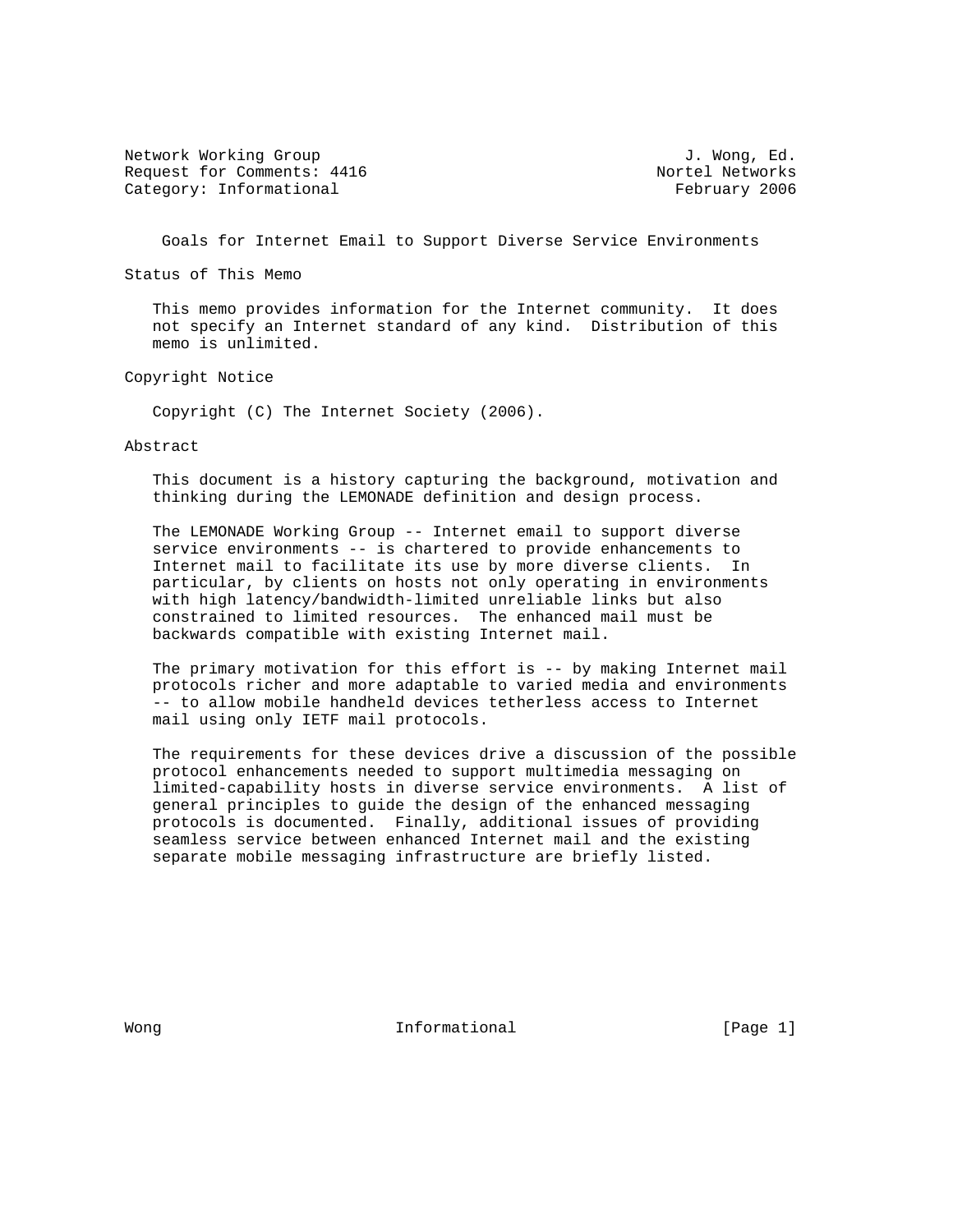| 1.                                                                                                                                                                                                                                              |  | 4              |
|-------------------------------------------------------------------------------------------------------------------------------------------------------------------------------------------------------------------------------------------------|--|----------------|
| $\overline{2}$ .<br>Conventions Used in This Document                                                                                                                                                                                           |  | 6              |
| Messaging Terminology and Simple Model (Client-to-Server<br>3.                                                                                                                                                                                  |  |                |
|                                                                                                                                                                                                                                                 |  | 6              |
| Messaging Transaction Models<br>3.1.                                                                                                                                                                                                            |  | 6              |
| Mobile Messaging Transactions<br>3.2.                                                                                                                                                                                                           |  | $\overline{7}$ |
| 3.2.1.                                                                                                                                                                                                                                          |  | 7              |
| 3.2.2.                                                                                                                                                                                                                                          |  | $\overline{7}$ |
| 3.2.3.                                                                                                                                                                                                                                          |  | 8              |
| 4.                                                                                                                                                                                                                                              |  | 8              |
| 4.1.                                                                                                                                                                                                                                            |  | 8              |
| Voice Messaging (VPIMv2)<br>4.1.1.                                                                                                                                                                                                              |  | 8              |
| 4.1.2.                                                                                                                                                                                                                                          |  | 9              |
| Internet Voice Mail (IVM)<br>4.1.3.                                                                                                                                                                                                             |  | 9              |
| Putative Client Profiles<br>4.2.                                                                                                                                                                                                                |  | $\mathsf{Q}$   |
| 4.2.1.<br>TUI<br>and the company of the company of the company of the company of the company of the company of the company of the company of the company of the company of the company of the company of the company of the company of the comp |  | 9              |
| 4.2.2.<br>Multi-Modal Clients                                                                                                                                                                                                                   |  | 11             |
| 4.2.3.                                                                                                                                                                                                                                          |  | 11             |
| 5.                                                                                                                                                                                                                                              |  |                |
| Protocol Conservation 13<br>5.1.                                                                                                                                                                                                                |  |                |
| Reuse Existing Protocols 13<br>5.1.1.                                                                                                                                                                                                           |  |                |
| 5.1.2.<br>Maintain Existing Protocol Integrity 13                                                                                                                                                                                               |  |                |
| Sensible Reception/Sending Context 13<br>5.2.                                                                                                                                                                                                   |  |                |
| 5.2.1.<br>Reception Context 13                                                                                                                                                                                                                  |  |                |
| Sending Context 13<br>5.2.2.                                                                                                                                                                                                                    |  |                |
| Internet Infrastructure Preservation 14<br>5.3.                                                                                                                                                                                                 |  |                |
| Voice Requirements (Near Real-Time Delivery) 14<br>5.4.                                                                                                                                                                                         |  |                |
| Fax Requirements (Guaranteed Delivery) 14<br>5.5.                                                                                                                                                                                               |  |                |
| Video Requirements (Scalable Message Size) 14<br>5.6.                                                                                                                                                                                           |  |                |
| Issues and Requirements: TUI Subset of WUI 14<br>б.                                                                                                                                                                                             |  |                |
| Requirements on the Message Retrieval Protocol 14<br>6.1.                                                                                                                                                                                       |  |                |
| 6.1.1.<br>Performance Issues 15                                                                                                                                                                                                                 |  |                |
| 6.1.2.<br>Functional Issues 16                                                                                                                                                                                                                  |  |                |
| Requirements on the Message Submission Protocol 18<br>6.2.                                                                                                                                                                                      |  |                |
| Forward without Download Support 18<br>6.2.1.                                                                                                                                                                                                   |  |                |
| Quota by Context Enforcement 19<br>6.2.2.                                                                                                                                                                                                       |  |                |
| Future Delivery Support with Cancel 19<br>6.2.3.                                                                                                                                                                                                |  |                |
| Support for Committed Message Delivery 20<br>6.2.4.                                                                                                                                                                                             |  |                |
| Requirements on Message Notification 20<br>6.3.                                                                                                                                                                                                 |  |                |
| Additional Requirements on Message Notification 21<br>6.3.1.                                                                                                                                                                                    |  |                |
| Issues and Requirements: WUI Mobility Aspects 21<br>7.                                                                                                                                                                                          |  |                |
| Wireless Considerations on Email 21<br>7.1.                                                                                                                                                                                                     |  |                |
| Transport Considerations 21<br>7.1.1.                                                                                                                                                                                                           |  |                |
| Handset-Resident Client Limitations 22<br>7.1.2.                                                                                                                                                                                                |  |                |
| Wireless Bandwidth and Network Utilization<br>7.1.3.                                                                                                                                                                                            |  |                |
|                                                                                                                                                                                                                                                 |  |                |

Wong **Informational Informational** [Page 2]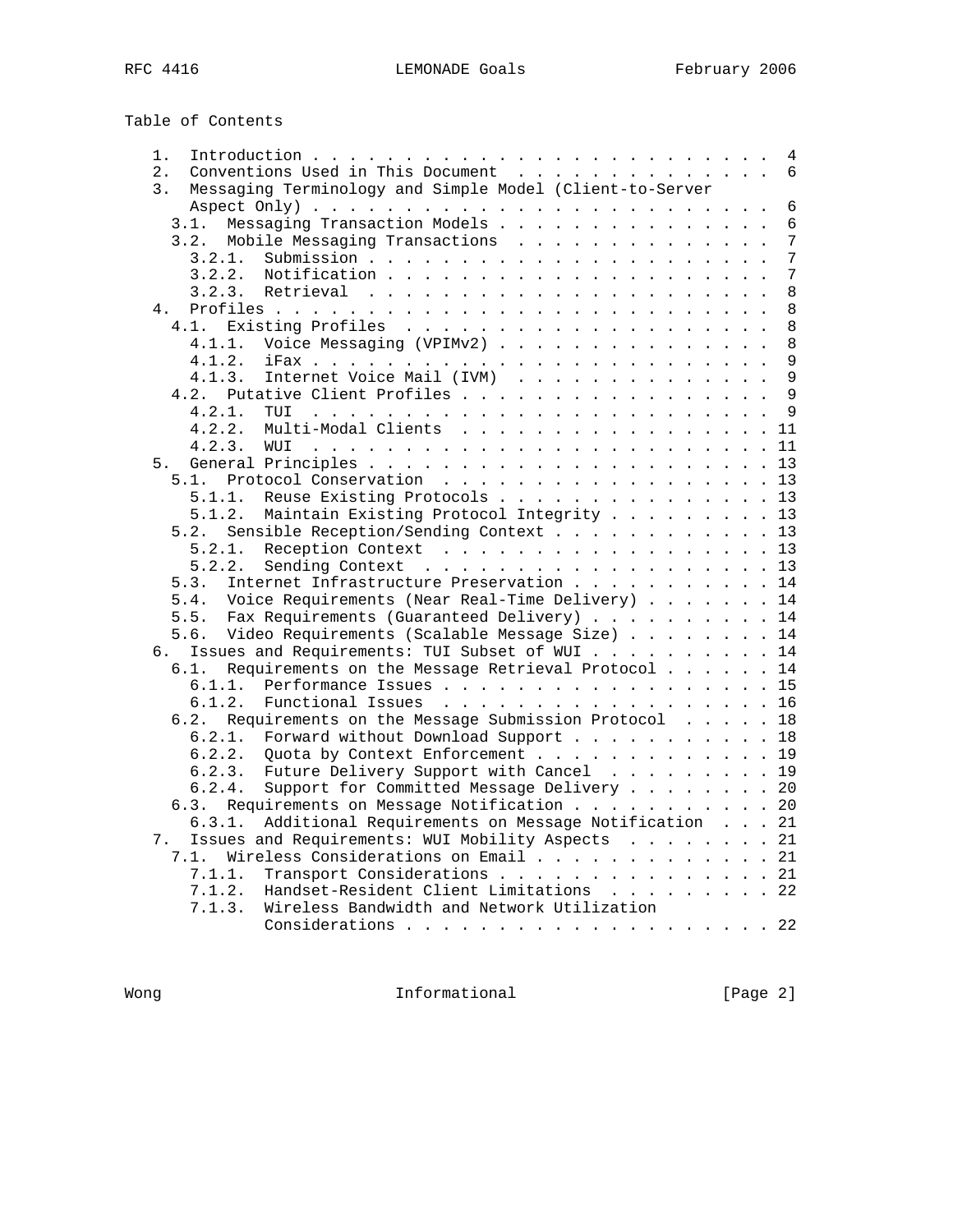| 7.1.4. Content Display Considerations 23                                 |  |  |  |
|--------------------------------------------------------------------------|--|--|--|
| 7.2. Requirements to Enable Wireless Device Support 24                   |  |  |  |
| 7.2.1. Transport Requirements 24                                         |  |  |  |
| 7.2.2. Enhanced Mobile Email Functionality 24                            |  |  |  |
| 7.2.3. Client Requirements 25                                            |  |  |  |
| 7.2.4. Bandwidth Requirements 25                                         |  |  |  |
| 7.2.5. Media Handling Requirements 25                                    |  |  |  |
| 8 <sub>1</sub><br>Interoperation with Existing Mobile Messaging 27       |  |  |  |
| 8.1. Addressing of Mobile Devices 27                                     |  |  |  |
| 8.2. Push Model of Message Retrieval 27                                  |  |  |  |
| 8.3. Message Notification 27                                             |  |  |  |
|                                                                          |  |  |  |
| 8.4.1. Support for End-to-End Delivery Reports and                       |  |  |  |
| Message-Read Reports 27                                                  |  |  |  |
| 8.4.2. Support for Selective Downloading 27                              |  |  |  |
| 8.4.3. Transactions and Operator Charging Units 27                       |  |  |  |
| 8.4.4. Network Authentication 28                                         |  |  |  |
|                                                                          |  |  |  |
| 9. Security Considerations 32                                            |  |  |  |
|                                                                          |  |  |  |
|                                                                          |  |  |  |
| 10.1. Normative References 32                                            |  |  |  |
| 10.2. Informative References 32                                          |  |  |  |
|                                                                          |  |  |  |
| Appendix B. Acknowledgements 38                                          |  |  |  |
| Appendix C. IAB Note: Unified Notification Protocol<br>Considerations 38 |  |  |  |

Wong **Informational Informational** [Page 3]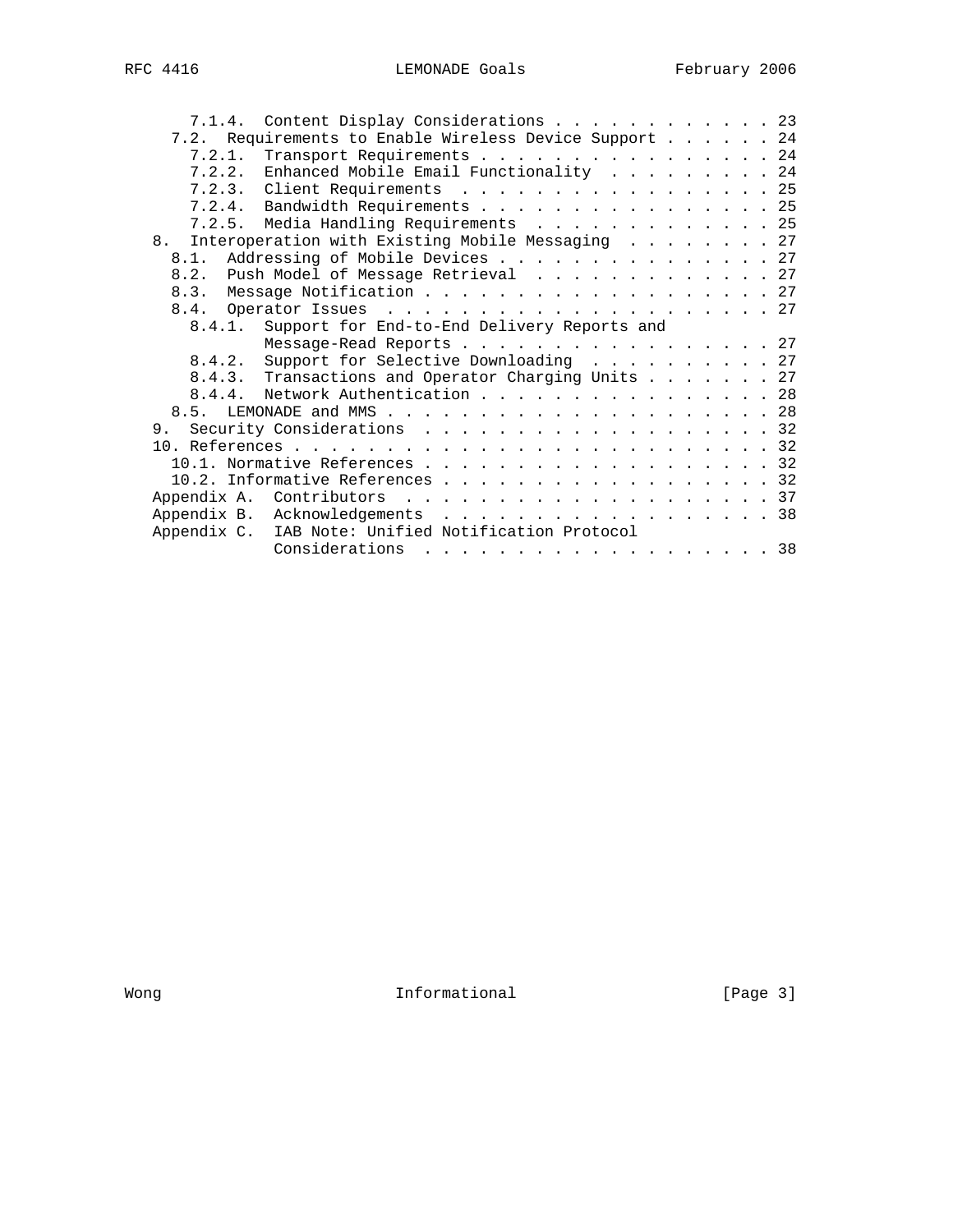# 1. Introduction

 Historically, a number of separate electronic messaging systems originated and evolved independently supporting different messaging modes. For example:

- o Internet mail systems ([4], [10], [25]) evolved to support networked computers with messages consisting of rich text plus attachments.
- o Voice mail systems utilized a client with a telephone-based or an answering machine style of user interface. The telephone network was used for transport of recorded voice messages.
- o Fax store-and-forward users interface with a fax machine using a modified telephone-based interface. Fax machines use the telephone network for transport of fax data via modems.
- o SMS (Short Message Service) [58] enabled users to send short text messages between their cellular phones using the SS7 call control infrastructure ([60], [61], [63], [64], [65]) for transport.

 In the recent past, IETF mail standards have evolved to support additional/merged functionality:

- o With MIME ([5], [6], [7], [8], [9], [28]), Internet mail transport was enhanced to carry any kind of digital data
- o Internet mail protocols were extended and profiled by VPIM ([13], [14], [15], [34]) and iFAX ([16], [17], [18], [19], [20], [21], [23]) so that enabled voice mail systems and fax machines could use the common email infrastructure to carry their messages over the Internet as an alternative to the telephone network. These enhancements were such that the user's experience of reliability, security, and responsiveness was not diminished by transport over the Internet.

 These successes -- making Internet mail transport the common infrastructure supporting what were separate messaging universes - have encouraged a new vision: to provide, over the Internet, a single infrastructure, mailbox, and set of protocols for a user to get, respond to, and manipulate all of his or her messages from a collection of clients with varying capabilities, operating in diverse environments ([46],[47]).

 The LEMONADE effort -- Internet email to support diverse service environments -- realizes this vision further by enabling Internet mail support for mobile devices and facilitating its interoperability with the existing mobile messaging universe.

Wong **Informational Informational Informational I**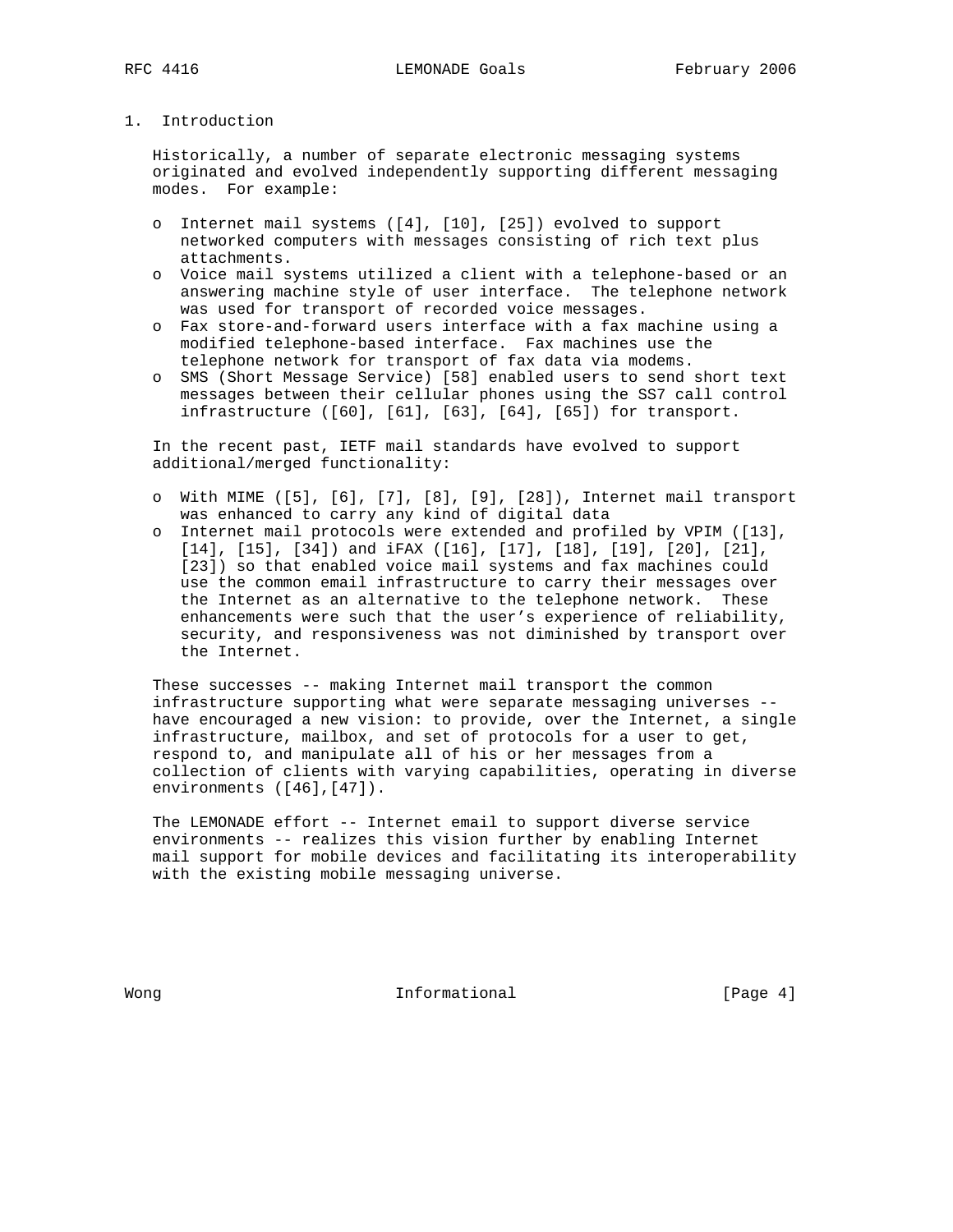In the recent past, the evolution of messaging standards for resource-limited mobile devices has been rapid:

- o In the cellular space, SMS was enhanced to EMS (Extended Message Service) [59] allowing longer text messages, images, and graphics. With an even richer feature set, MMS (Multimedia Messaging Service) ([43], [52], [53], [56], [57]) was developed as a lightweight access mechanism for the transmission of pictures, audio, and motion pictures. MMS protocols are based in part on Internet standards (both messaging and web [24]) as well as SMS. The cellular messaging universe is a separate infrastructure adapted to deliver appropriate functionality in a timely and effective manner to a special environment.
- o As well, the number of different mobile clients that need to be supported keeps proliferating. (e.g., besides cellular phones there are wireless-enabled PDAs, tablet computers, etc.)

 These resource-limited mobile devices are less powerful both in processing speed and display capabilities than conventional computers. They are also connected to the network by wireless links whose bandwidth and reliability are lower, latency is longer, and costs are higher than those of traditional wire-line links, hence the stress on the need to support adaptation to a whole different service environment.

 This document collects a number the issues impeding Internet mail protocols from directly supporting the mobile service environment. Considerations arising from these issues are documented, and in some cases possible approaches to solutions are suggested. It turns out that the enhancements to support mobile clients also offer benefits for some terminals in other environments. In particular, the enhancements address the needs of the following diverse clients:

- o A wireless handheld device with an email client -- a Wireless User Interface (WUI) mode of user interaction is dictated by the constraints of the mobile wireless handheld operating environment.
- o Telephone-based voice client -- a Telephone User Interface (TUI), this is the user mode offered by a POTS set \* This is a subset of the WUI and is useful in other contexts.
- o A multi-modal messaging client providing a coordinated messaging session using display and audio modes simultaneously. (e.g., a system consisting of a PC with a phone, or a wireless phone with both a voice circuit and data channel requiring coordination).
	- \* This is also a subset of the WUI and is useful in other contexts.

Wong **Informational Informational Informational** [Page 5]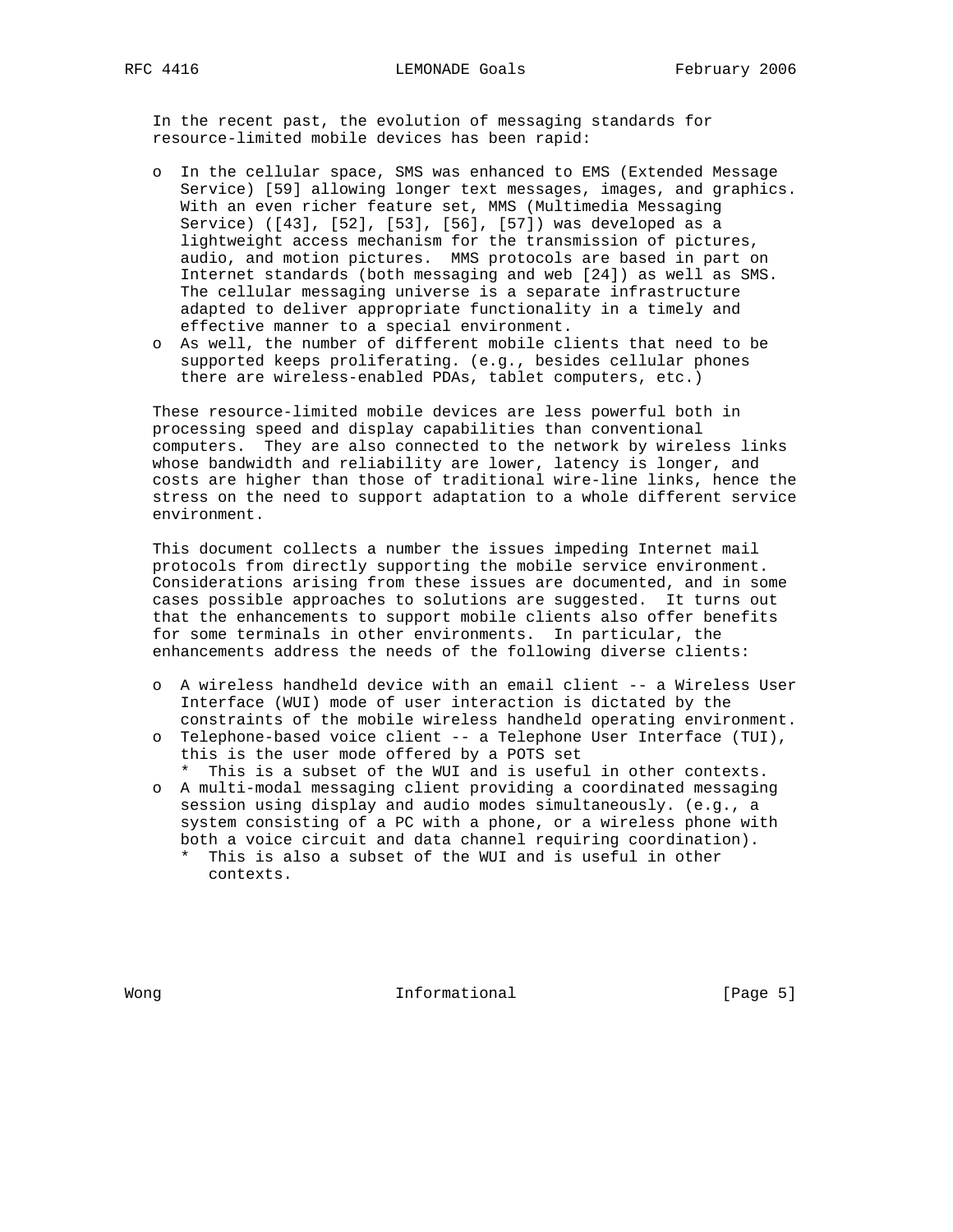The rest of this document is structured as follows:

- o A brief survey of messaging profiles both existing and proposed.
- o A list of principles to be used to guide the design of Internet Messaging for diverse service environments.
- o Detailed discussion on enhancements to Internet mail protocols to support WUIs.
- o Some issues relating to the interoperation of enhanced Internet mail and the existing mobile messaging services.
- 2. Conventions Used in This Document

 This document refers generically to the sender of a message in the masculine (he/him/his) and to the recipient of the message in the feminine (she/her/hers). This convention is purely for convenience and makes no assumption about the gender of a message sender or recipient.

 The key words "MUST", "MUST NOT", "REQUIRED", "SHALL", "SHALL NOT", "SHOULD", "SHOULD NOT", "RECOMMENDED", "MAY", and "OPTIONAL" in this document are to be interpreted as described in RFC2119 [1].

3. Messaging Terminology and Simple Model (Client-to-Server Aspect Only)

 In the client-server model prevalent in existing messaging architectures, the client, also known as a "user agent", presents messages to and accepts messages from the user. The server, also known as a "relay/server" or a "proxy-relay", provides storage and delivery of messages.

For a definitive description of Internet mail architecture, see [42].

3.1. Messaging Transaction Models

 There are two basic transactional models. In the "pull" model, the component, rather than the data flow, initiates the transaction. For example, a client may initiate a connection to a server and issue requests to the server to deliver incoming messages. Conventional email clients, web-mail clients, and WAP-based mobile clients use the "pull" model.

 The "push" model differs in that the component initiating the transaction does so because of some data flow affecting it. For example, the arrival of a new message at the terminating server may cause a notification to be sent ("pushed") to a messaging client.

Wong **Informational Informational Informational** [Page 6]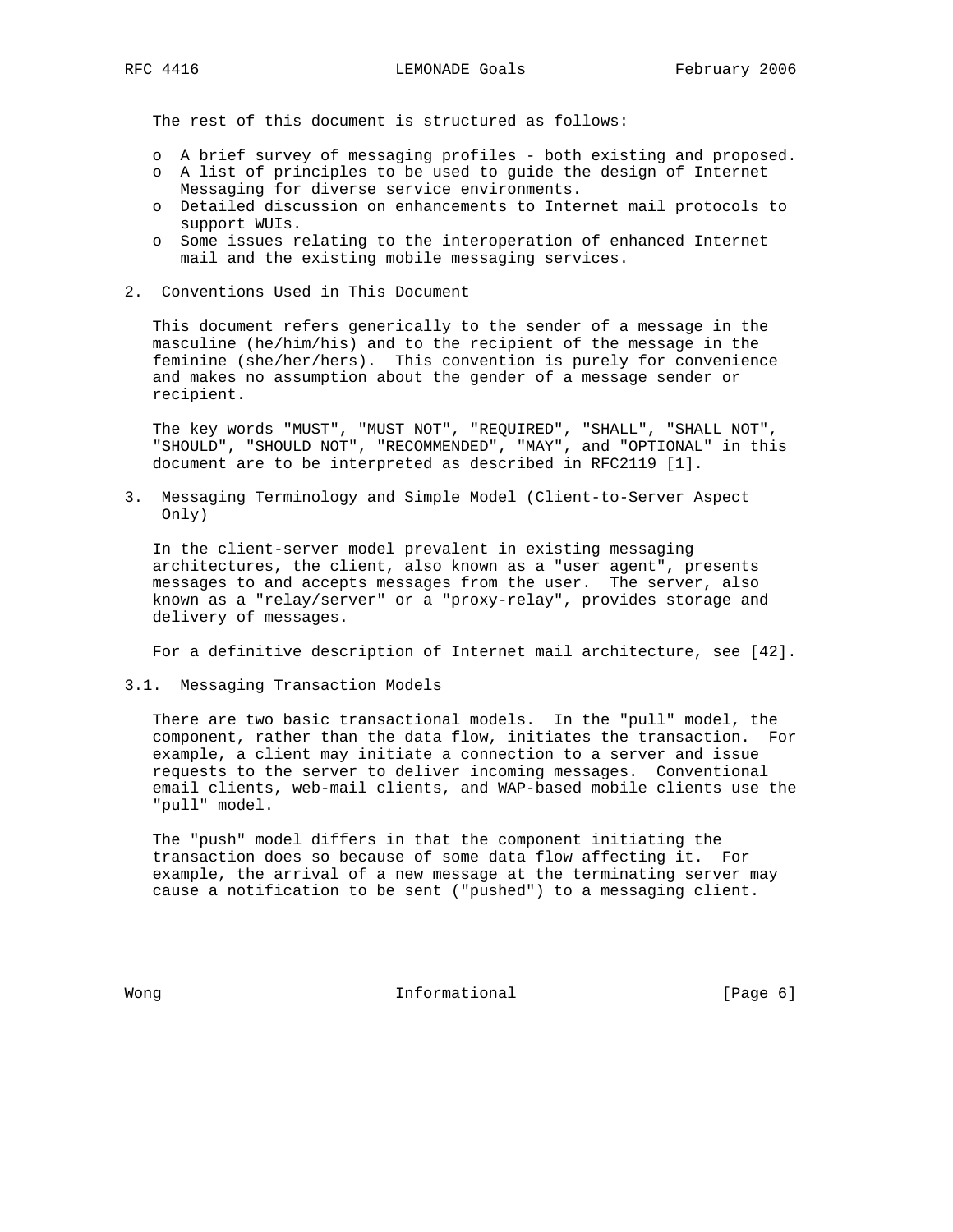3.2. Mobile Messaging Transactions

(1) Message submission

 The most common functions are: "submission", "notification", and "retrieval". There may be other functions, such as "delivery reports", "read-reply reports", "forwarding", "view mailbox", "store message", etc. Each of these transactions can be implemented in either a pull or push model. However, some transactions are more naturally suited to one model or another.

 The following figure depicts a simple client-server model (no server to-server interactions are shown):

 (2) Message notification (3) & (4) Message retrieval +-------+ +------+ +-------+ |Mail |-------(1)------>| |-----------(2)--------->|Mail | |Client | Submit msg | | Notification /|Client | +-------+ | | / +--+----+ | | / ^ | |<----------(3)-----+ / |Server| Retrieval request / | | / | | / | |-----------(4)-------+ Retrieval response | | +------+

Simple Messaging Model

#### 3.2.1. Submission

 "Submission" is the transaction between a client and a server by which the user of the former sends a new message to another user. Submission is a push from client to server.

## 3.2.2. Notification

 "Notification" is the transaction by which the server notifies the client that it has received messages intended for that client. Notification is a push from server to client.

Wong **Informational Informational Informational** [Page 7]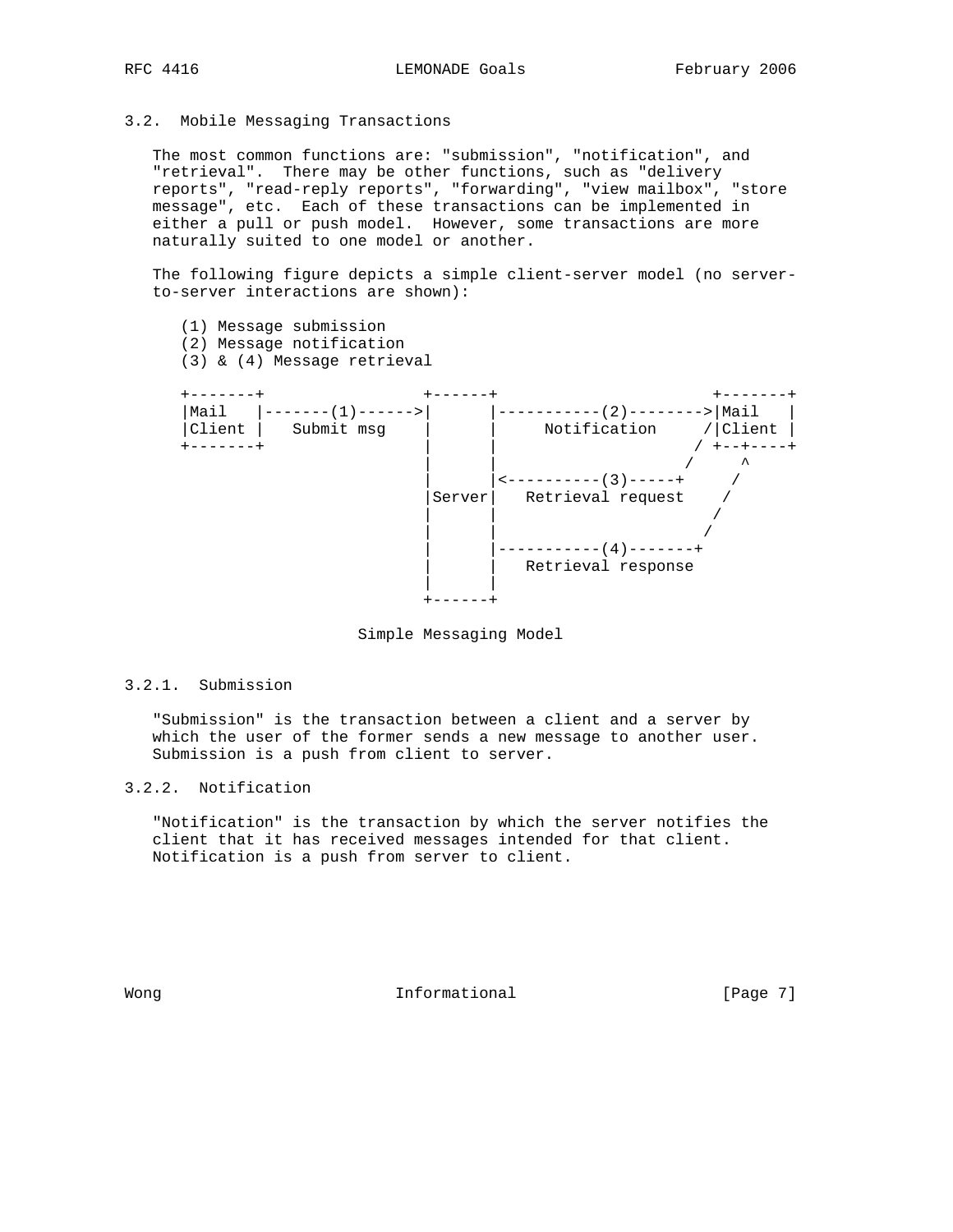All the larger mobile messaging systems implement a push model for the notification because data can be presented to the user without the user's experiencing network/transport latencies, and without tying up network resources for polling when there is no new data.

 Internet mail differs in that it has not yet seen the need for a standardized notification protocol.

#### 3.2.3. Retrieval

 "Retrieval" is the transaction between a client and a server by which the client can obtain one or more messages from the server. Retrieval can be push or pull.

 Implemented in some mobile systems as an option, the push model has the advantage that the user is not necessarily aware of transport or network latencies.

 The pull model, implemented in most systems (mobile or conventional), has the advantage that the user can control what data is actually sent to and stored by the client.

#### 4. Profiles

 Internet messaging can be made to support a variety of client and server types other than traditional email. The clients may be adapted for host restrictions such as limited processing power, message store, display window size, etc. Alternatively, clients may be adapted for different functionality (e.g., voice mail, fax, etc.). Servers may support optional mail features that would allow better handling of different media (e.g., voice mail, fax, video, etc.). A number of Internet mail profiles supporting specific application niches have been defined or proposed.

#### 4.1. Existing Profiles

 The following are examples of server-to-server profiles of SMTP and MIME. Except for IVM, they do not address client-to-server interactions.

#### 4.1.1. Voice Messaging (VPIMv2)

 These profiles, RFC3801 [13] to RFC3803 [15], enable the transport of voice messages using the Internet mail system. The main driver for this work was support of IP transport for voice mail systems. As voice mail clients are accustomed to a higher degree of responsiveness and certainty as to message delivery, the functionality added by VPIMv2 includes Message Disposition

Wong **Informational Informational Informational Informational**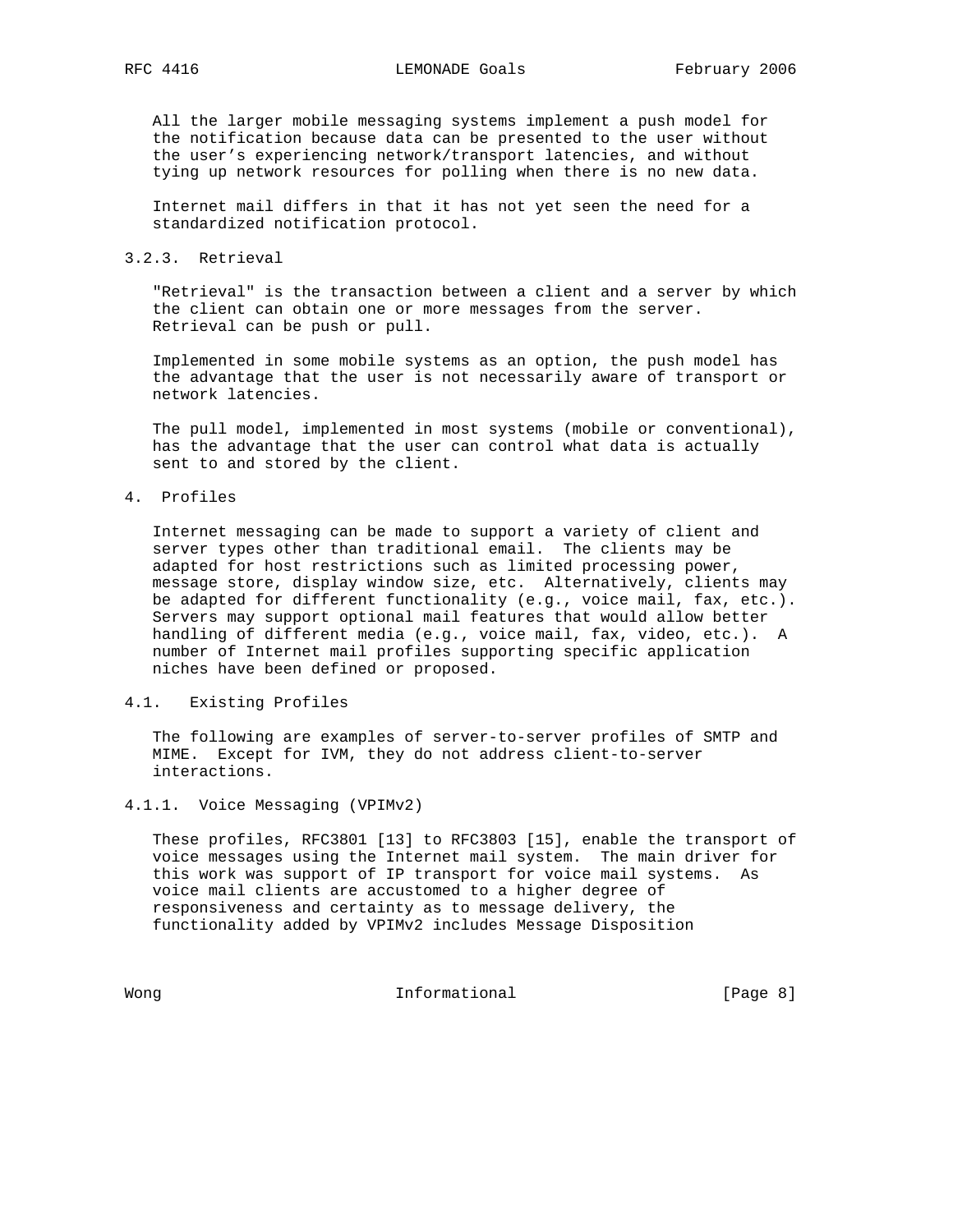Notification and Delivery Status Message ([12], [3]). Voice media has also been added to multi-part message bodies.

4.1.2. iFax

 This set of profiles ([16], [17], [18], [19], [20], [21]) enables the transport of fax using Internet mail protocols. This work defined the image/tiff MIME type. Support for fax clients also required extensions to Message Delivery Notification.

4.1.3. Internet Voice Mail (IVM) [34]

 This proposed mail enhancement (whose requirements are described in RFC 3773 [30]) targets support for the interchange of voice messaging between the diverse components (clients as well as servers) in systems supporting voice mail.

- 4.2. Putative Client Profiles
- 4.2.1. TUI

 It is desirable to replace proprietary protocols between telephone user interface clients and message stores with standards-based interfaces. The proprietary protocols were created to provide media aware capabilities as well as to provide the low-latency required by some messaging applications.

 An example of a TUI client is a voice mail client. Because a POTS phone lacks any intelligence, the voice mail client functionality has to be provided by a user agent networked to the mail server. The main architectural difference between a conventional voice mail system and an Internet messaging system supporting a TUI is that the voice mail system uses a specialized message store and protocols.

 The following figure depicts the architecture of current voice mail systems implementing VPIMv2:

Wong **Informational Informational Informational Informational**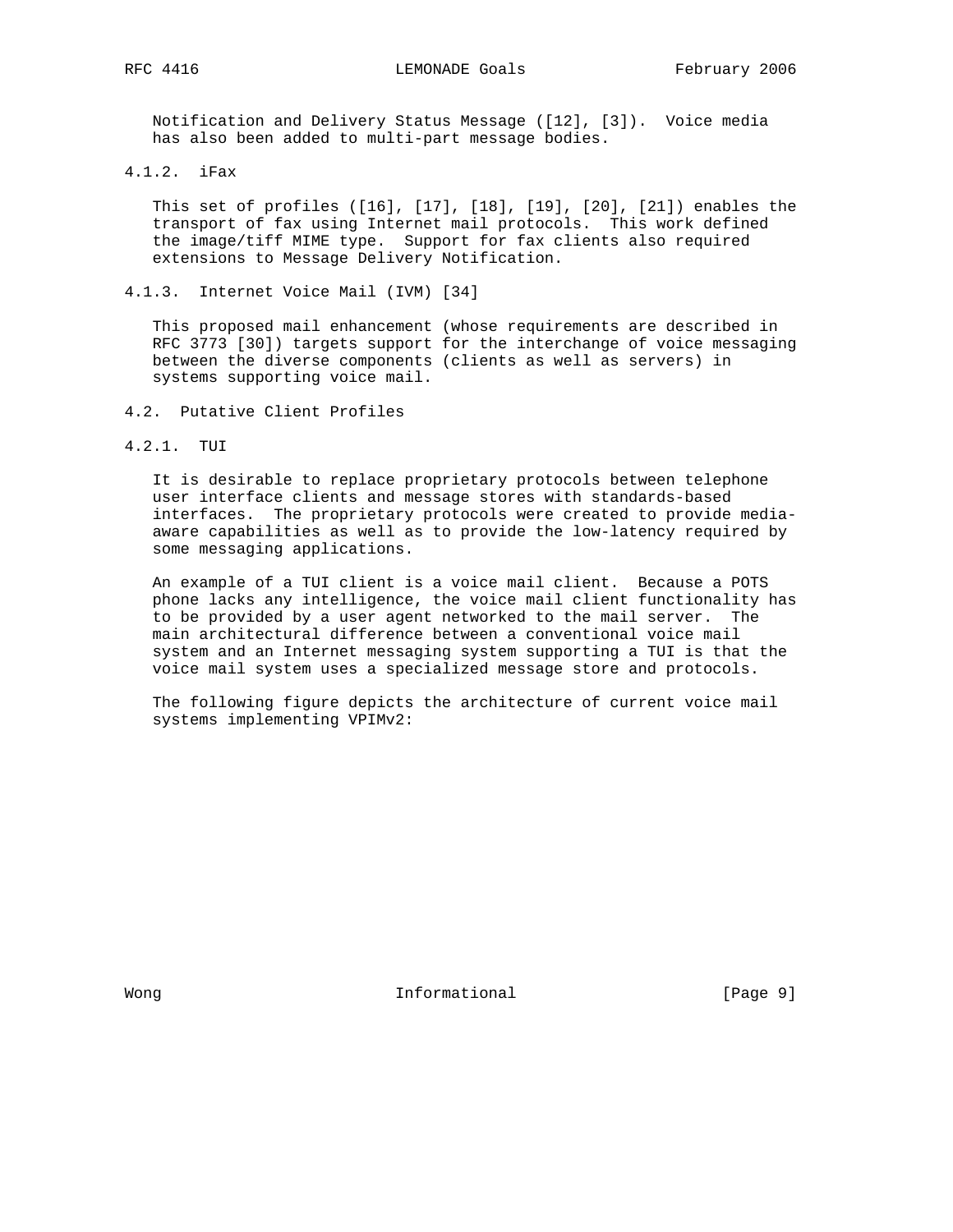

TUA (Telephone User Agent)

Communication between TUI and TUA is proprietary.

 Email server consists of: MS (Mail Store) and MTA (Message Transfer Agent)

Communication between MS and MTA is proprietary.

 It is proposed that the Proprietary Protocol be replaced with an IETF standard protocol:



Wong **Informational Informational Informational [Page 10]**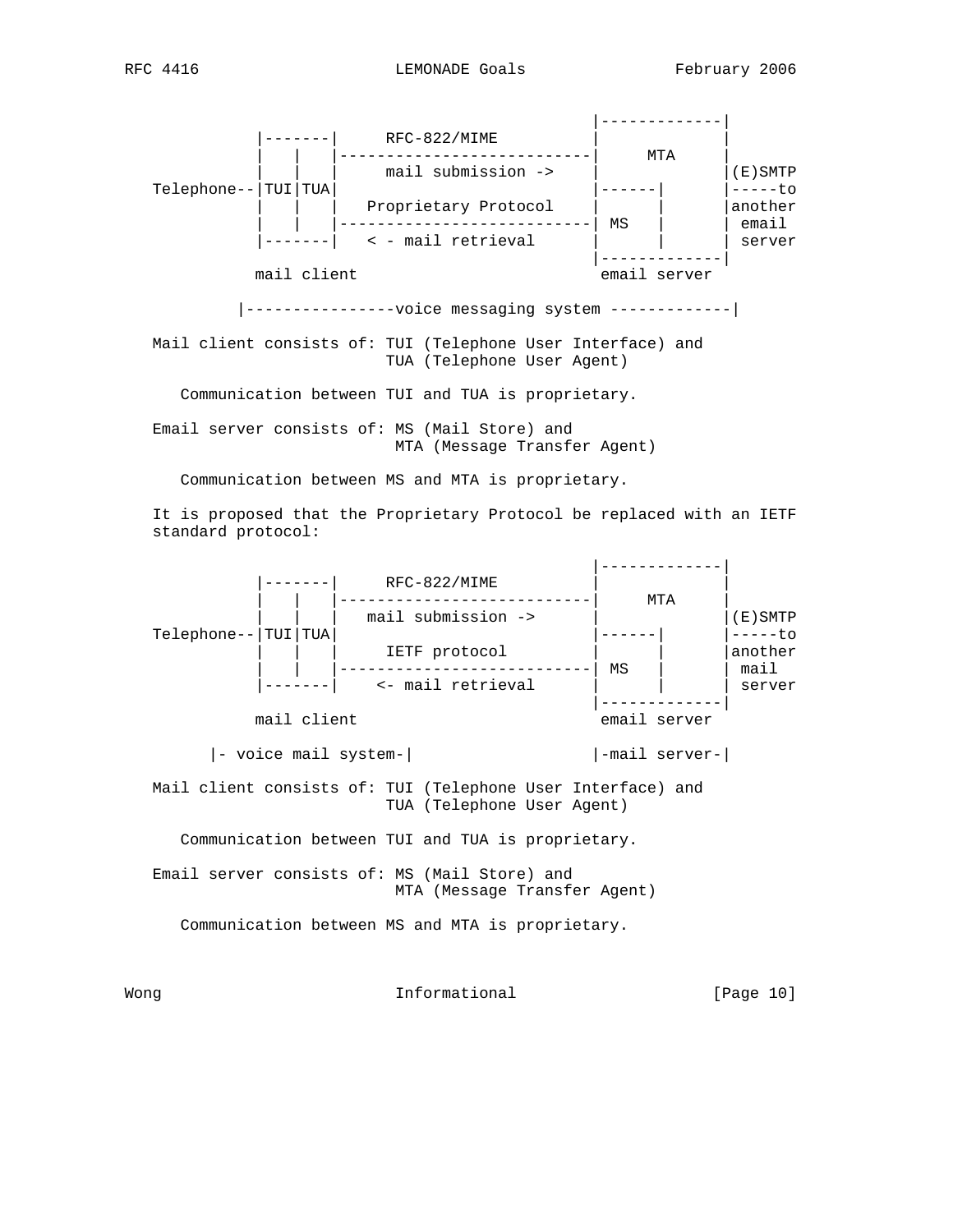# 4.2.2. Multi-Modal Clients

 Multi-modal clients offer the advantage of coordinated voice and data modes of user interaction. Architecturally, the multi-modal client can be considered the union two user agent components -- one a TUI client, the other a simple GUI client. See the next figure. The Graphical User Agent (GUA) helps maintain the text display while the Telephone User Agent (TUA) acts on behalf of the TUI functionality.

 This model is the norm with cellular devices supporting data access because historically they evolved from cell phones to which a data channel was added. The presentation of multiple complementary modes of interaction gives end-users their choice of the most convenient and natural working mode for a particular task. There are other situations where a multi-modal model is appropriate. (For example, a telephone sales unit needs to provide a voice (telephone) mode and conventional desktop PC mode of interaction at the same time in an integrated manner.)

 A major issue in the design of multi-modal clients -- the need to synchronize the component user agents making up a client -- is only addressed by LEMONADE to a limited extent in Section 6.3.

#### 4.2.3. WUI

 The Wireless User Interface is functionally equivalent to a conventional email client on a personal workstation, but is optimized for clients on handheld tetherless devices. Factors needing consideration include limited memory and processing power. Limited bandwidth is also relatively high cost. As already alluded to above, in many cases (e.g., cellular devices), the mobile client is multi-modal. So WUIs can be modeled as resource-and-link-limited multi-modal clients.

 These terminals require the use of protocols that minimize the number of over-the-air transactions and reduce the amount of data that need be transmitted over the air overall. Such reduction in over-the-air transmission is a combination of more efficient protocol interaction and richer message presentation choices, whereby a user may more intelligently select what should be downloaded and what should remain on the server.

 Although not an explicit goal, providing equivalent or superior functionality to the wireless MMS service [43] (as defined by 3GPP, 3GPP2, and the OMA) is desirable.

Wong **Informational Informational** [Page 11]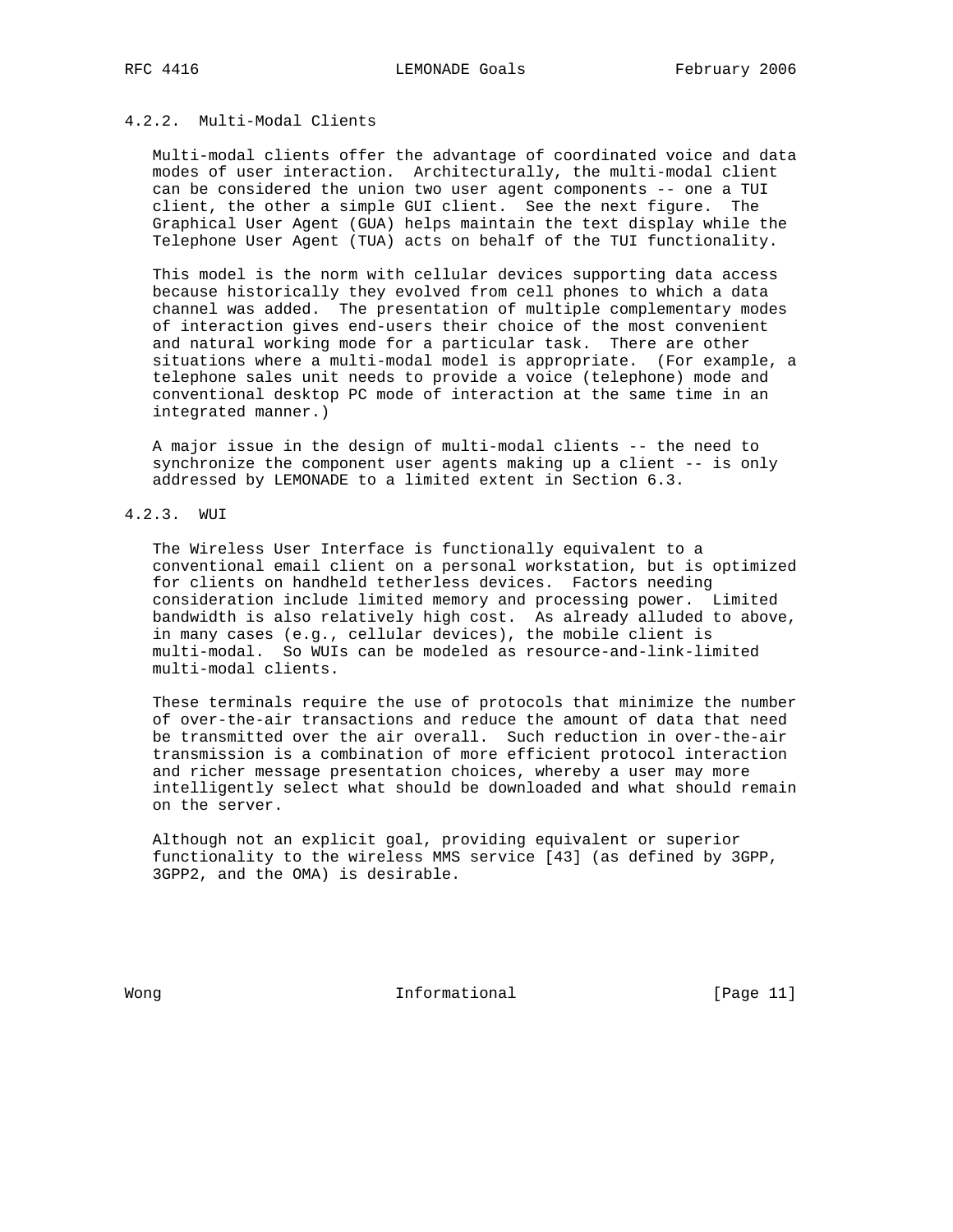Proposed Wireless User Interface (WUI)/Multi-modal Clients



Wong **Informational Informational Informational [Page 12]**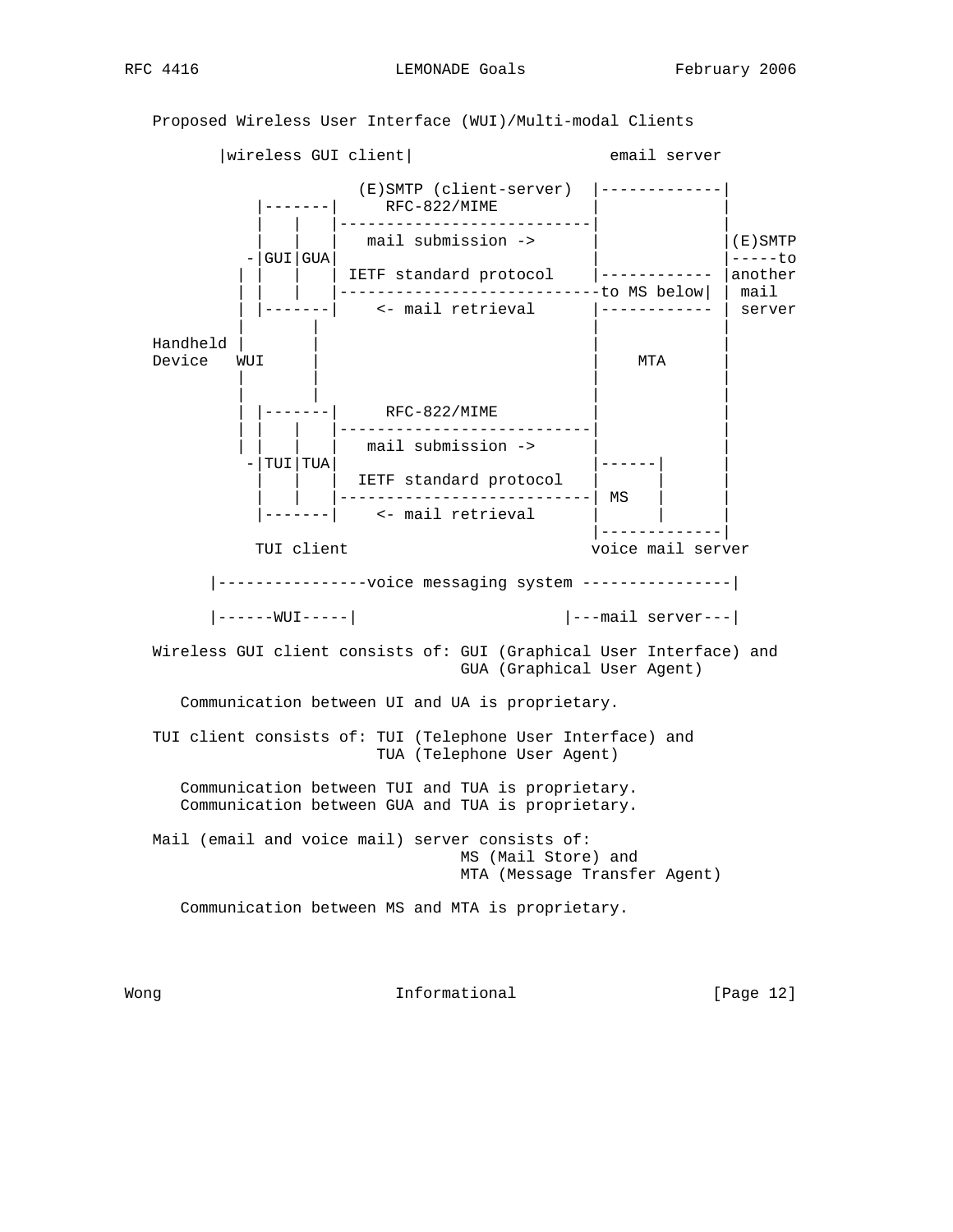5. General Principles

 This is a list of principles to guide the design of extensions for Internet Messaging systems and protocols to support diverse endpoints.

- 5.1. Protocol Conservation
- 5.1.1. Reuse Existing Protocols

 To the extent feasible, the enhanced messaging framework SHOULD use existing protocols whenever possible.

5.1.2. Maintain Existing Protocol Integrity

 In meeting the requirement "Reuse Existing Protocols" (Section 5.1.1), the enhanced messaging framework MUST NOT redefine the semantics of an existing protocol.

 Extensions, based on capability declaration by the server, will be used to introduce new functionality where required.

Said differently, we will not break existing protocols.

- 5.2. Sensible Reception/Sending Context
- 5.2.1. Reception Context

 When the user receives a message, that message SHOULD receive the treatment expected by the sender. For example, if the sender believes he is sending a voice message, voice message semantics should prevail to the extent that the receiving client can support such treatment.

5.2.2. Sending Context

 When the user sends a message, he SHOULD be able to specify the message context. That is, whether the network should treat the message as an text message, voice message, video message, etc. Again, this can only be complied with to the extent that the infrastructure and receiving client can provide such treatment. In practice, this would imply that the message should be in the form desired by the sender up to delivery to the receiving client.

Wong **Informational Informational Informational [Page 13]**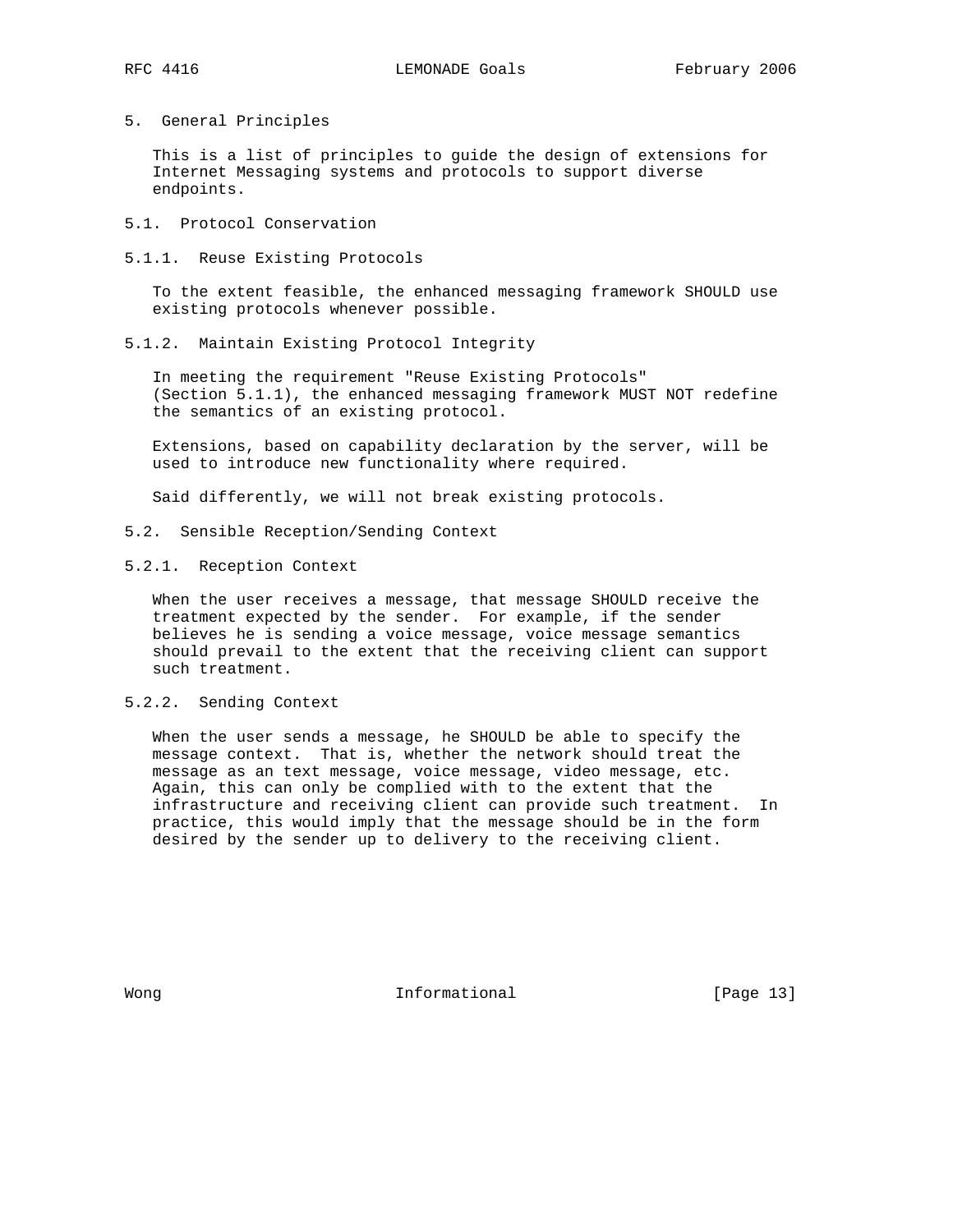#### 5.3. Internet Infrastructure Preservation

 The infrastructure SHOULD change only where required for new functionality. Existing functionality MUST be preserved on the existing infrastructure; that is, all extensions must be backward compatible to allow for the gradual introduction of the enhancements. Messages created in an enhanced messaging context MUST NOT require changes to existing mail clients. However, there may be a degradation in functionality in certain circumstances.

 The enhanced messaging framework MUST be able to handle messages created in a non-enhanced messaging context; for example, a simple, RFC822 [2] text message.

5.4. Voice Requirements (Near Real-Time Delivery)

 On the retrieval side, there are significant real-time requirements for retrieving a message for voice playback. More than any other media type, including video, voice is extremely sensitive to variations in playback latency. The enhanced messaging framework MUST address the real-time needs of voice.

5.5. Fax Requirements (Guaranteed Delivery)

 Fax users have a particular expectation that is a challenge for enhanced Internet messaging. A person who sends a fax expects the recipient to receive the fax upon successful transmission. This clearly is not the case for Internet Mail.

Addressing this need is not in the scope of LEMONADE.

5.6. Video Requirements (Scalable Message Size)

 Video mail has one outstanding feature: Video messages are potentially large! The enhanced messaging framework MUST scale for very large messages. Streaming from the server to the client, in both directions, MUST be supported.

- 6. Issues and Requirements: TUI Subset of WUI
- 6.1. Requirements on the Message Retrieval Protocol

 IMAP [10] is the Internet protocol for rich message retrieval and manipulation. The project MUST limit itself to extending IMAP where necessary and MUST not create a new protocol.

Wong **Informational Informational Informational I**Page 14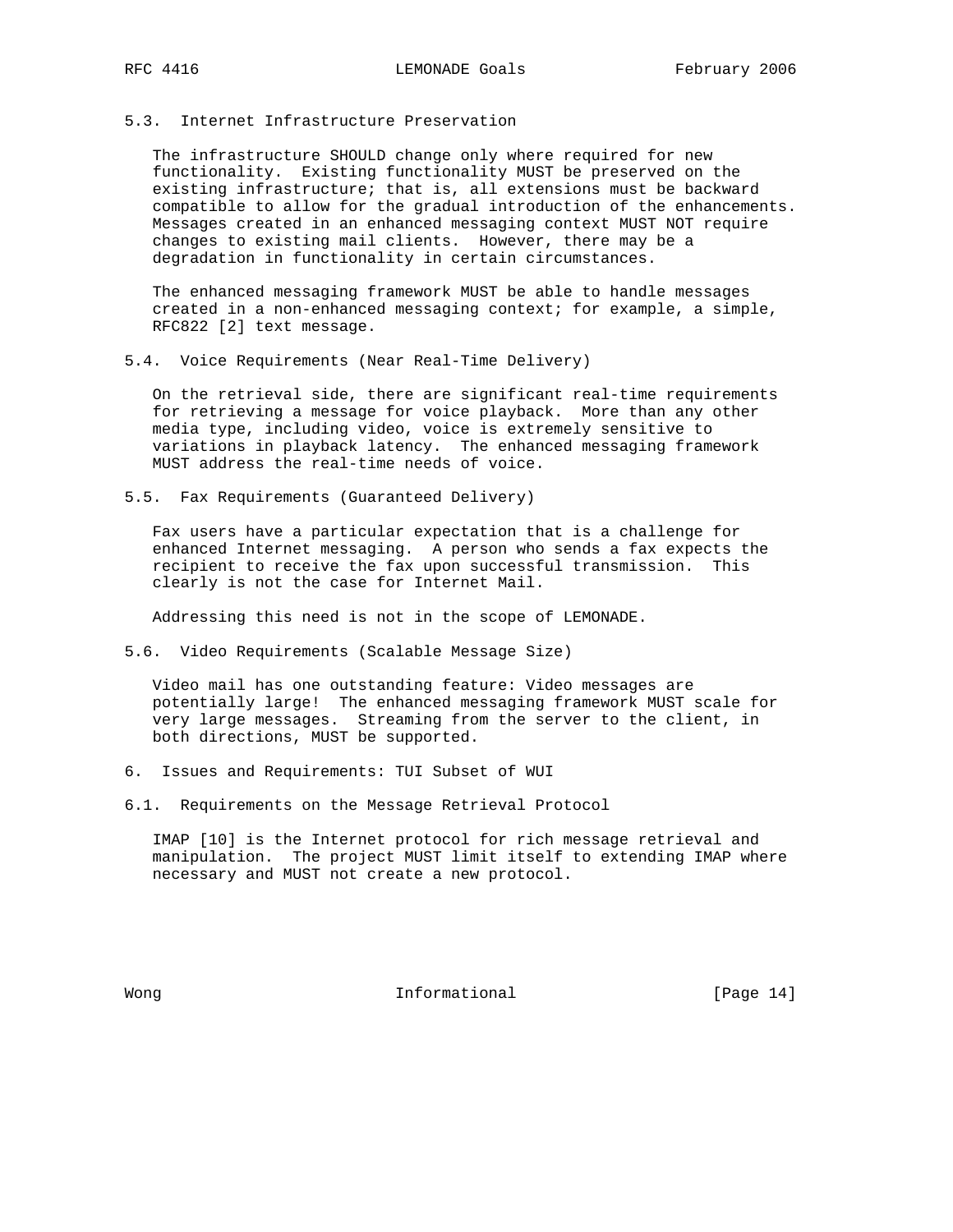## 6.1.1. Performance Issues

#### 6.1.1.1. Real-Time Playback

 The real-time playback of a voice message MUST be supported so that the user experience does not differ noticeably from that of a conventional voice messaging system.

 Possible solutions for this include making use of the existing incremental download capability of the IMAP protocol, or utilizing a companion streaming protocol.

 The IMAP protocol itself does not provide streaming by the strict definition of the term. It does provide for the incremental download of content in blocks. Most IMAP clients do not support this behavior and instead download the entire contents into a temporary file to be passed to the application.

 There are several approaches to achieve real-time playback. The first approach is to implement an IMAP client that can pass data incrementally to the application as it is received from the network. The application can then read bytes from the network as needed to maintain a play buffer. Thus, it would not require the full download of contents. This approach may require server-side development to support partial download efficiently (i.e., to avoid re-opening files and positioning to the requested location).

 Alternatively, the client can use the proposed IMAP channel extension [32] to request that the server make the selected content available via an alternate transport mechanism. A client can then ask the server to make the voice data available to the client via a streaming media protocol such as RTSP. This requires support on the client and server of a common streaming protocol.

#### 6.1.1.2. Avoid Content-Transfer-Encoding Data Inflation

 Another important performance optimization is enabling the transport of data using more efficient native coding rather than text-like content-transfer encodings such as "base 64".

 Standard IMAP4 uses a text-based data representation scheme where all data is represented in a form that looks like text; that is, voice data must be encoded using "base 64" into a transport encoding that adds 30% to the size of a message. Downloading or appending large messages to the server already uses substantial bandwidth.

Wong **Informational Informational Informational IE**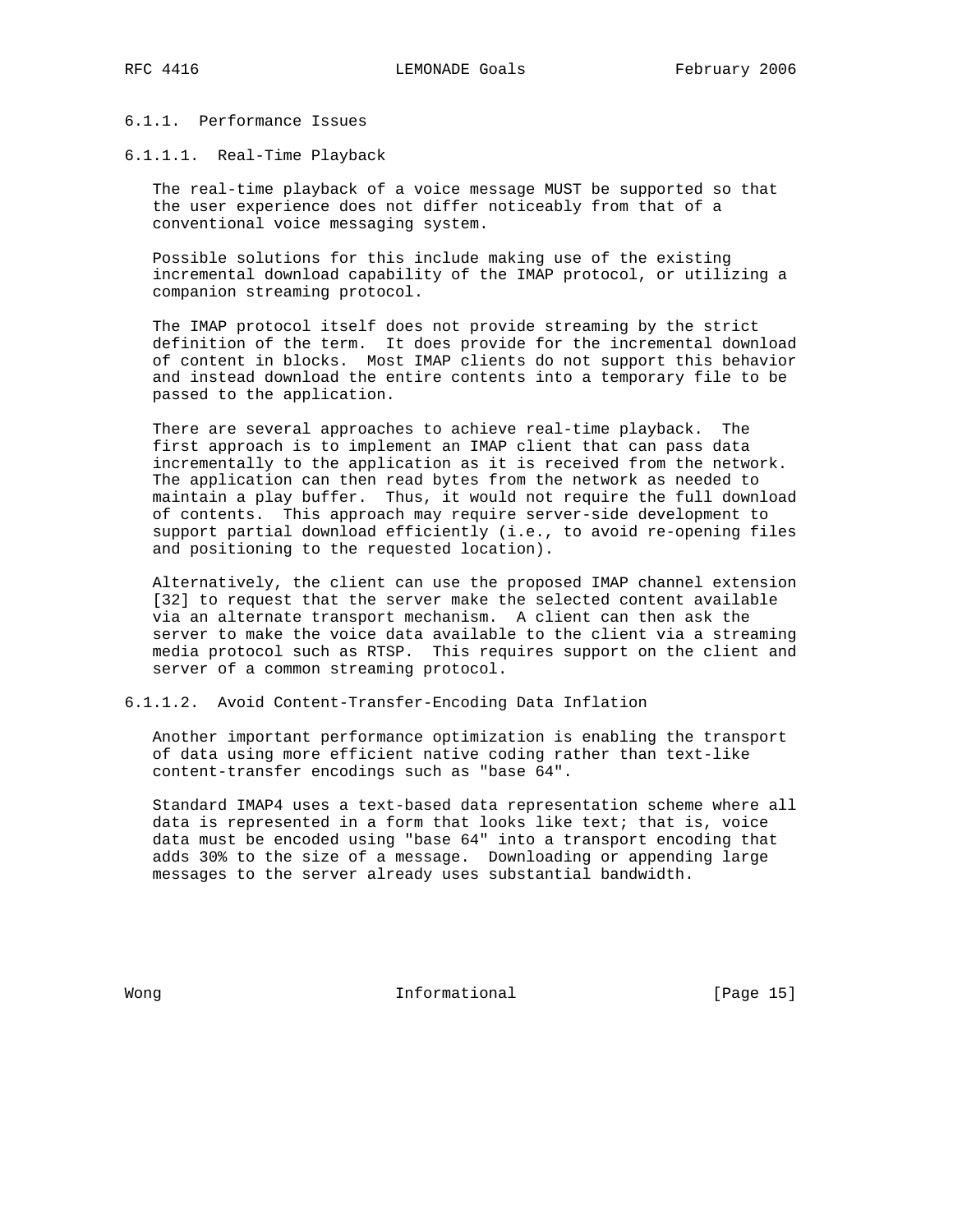Possible Solutions:

 Where IMAP channel is appropriate, the external channel may be binary capable; that is, the external access may not require re-encoding. Mechanisms such as HTTP [24], FTP, or RTSP are available for this download.

 The IMAP binary extension standards proposal [31] extends the IMAP fetch command to retrieve data in the binary form. This is especially useful for large attachments and other binary components. Binary in conjunction with a streaming client implementation may be an attractive alternative to the channel extension.

# 6.1.2. Functional Issues

# 6.1.2.1. Mailbox Summary Support

 The common TUI prompt, "you have two new voice messages, six unheard messages, and one new fax message", requires more information than is conveniently made available by current message retrieval protocols.

 The existing IMAP protocol's mailbox status command does not include a count by message context [26] [27]. A possible solution is for the mail server to keep track of these current counters and provide a status command that returns an arbitrary mailbox summary. The IMAP status command provides a count of new and total messages with standardized attributes extracted from the message headers. This predetermined information does not currently include information about the message type. Without additional conventions to the status command, a client would have to download the header for each message to determine its type, a prohibitive cost where latency or bandwidth constraints exist.

## 6.1.2.2. Sort by Message Context Support

 This functionality is required to present new voice messages first and then new fax messages within a single logical queue as voice mailboxes commonly do. Again, this is a question of convenience and performance. Adequate performance may only be possible if the mail server provides a sort by context or maintains a set of virtual mailboxes (folders) corresponding to message types as for "Mailbox Summary Support", Section 6.1.2.1.

 IMAP does not support this directly. A straightforward solution is to define an extensible sort mechanism for sorting on arbitrary header contents.

Wong **Informational Informational Informational IPage 16**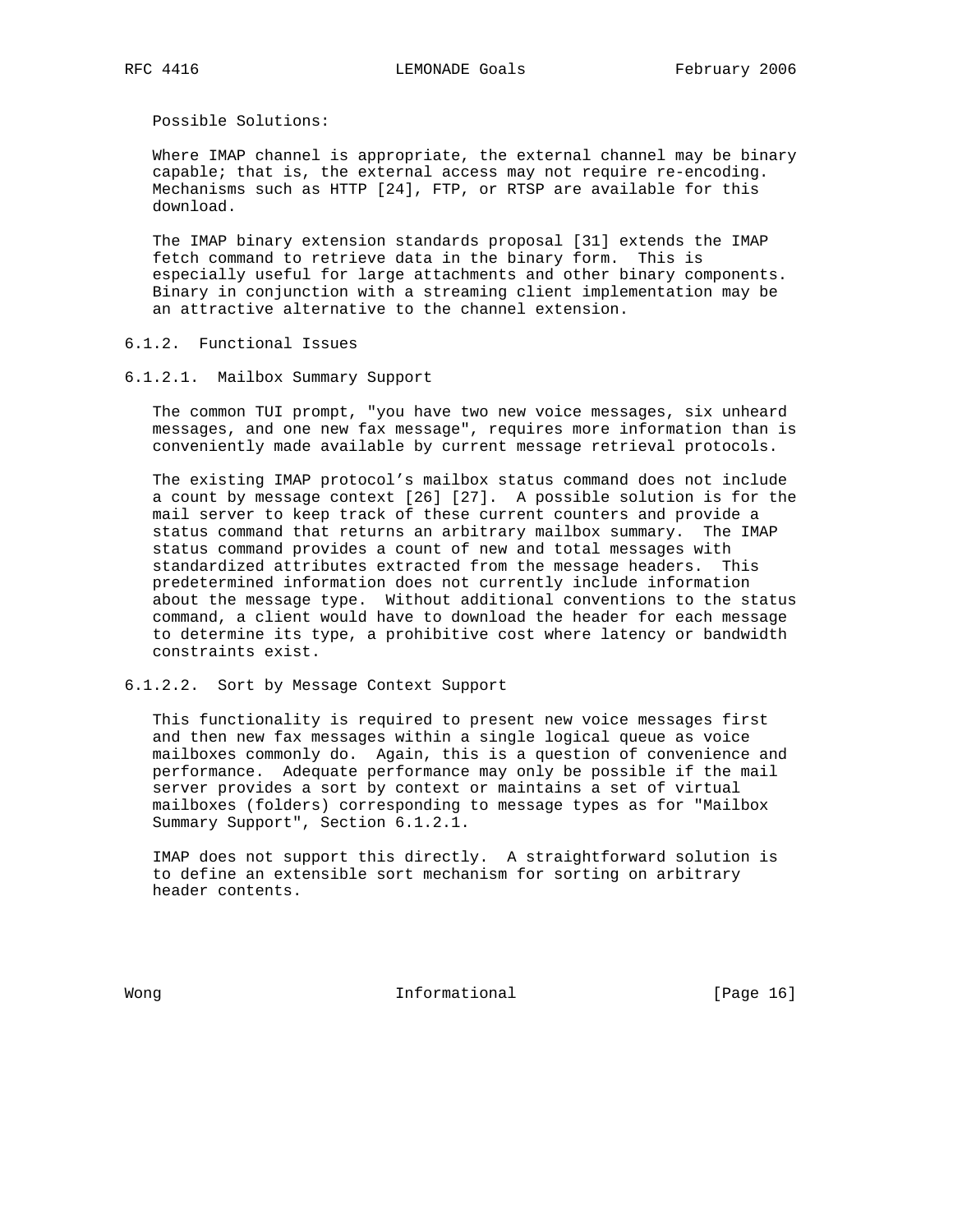#### 6.1.2.3. Status of Multiple Mailboxes Support

 Extension mailbox support requires the ability to efficiently status a mailbox other than the one currently logged into. This facility is required to support sub-mailboxes, where a common feature is to check whether other sub-mailboxes in the same family group have new messages.

 Current mechanisms are limited to logging into each of set of mailboxes, checking status, logging out, and repeating until all sub-mailboxes are processed.

#### 6.1.2.4. Specialized Mailbox Support

 Applications that provide features such as check receipt, deleted message recovery, resave, and others, require the ability to access messages in predetermined mailboxes with specific behaviors (e.g., Outbox, Sent Items, Deleted Items, Expired Items, Drafts).

 IMAP provides only a single standardized folder, the inbox. This functionality does not require new protocol additions per se, but standardized usage and naming conventions are necessary for interoperability. This functionality requires that the server provide the underlying logic to support these special folders, including automatic insertion, scheduled copying, and periodic deletion.

## 6.1.2.5. CLID Restriction Indication/Preservation

 Many calling features are dependent on collected caller-ID information. Clients -- such as the TUI and other service supporting user agents (e.g., WEB and WAP servers) -- may need trusted access to restricted caller-ID information for such purposes as callback. Untrusted clients must not be permitted to receive this information. A mechanism for establishing "trust" between appropriate clients and the server is required to restrict delivery of this information to the end-user only as allowed.

 Further, when messages are sent between servers within a network, a means of communicating trust is needed so that the identity of the sender can be preserved for record-keeping and certain features while ensuring that the identity is not disclosed to the recipient in an inappropriate way.

Wong **Informational Informational** [Page 17]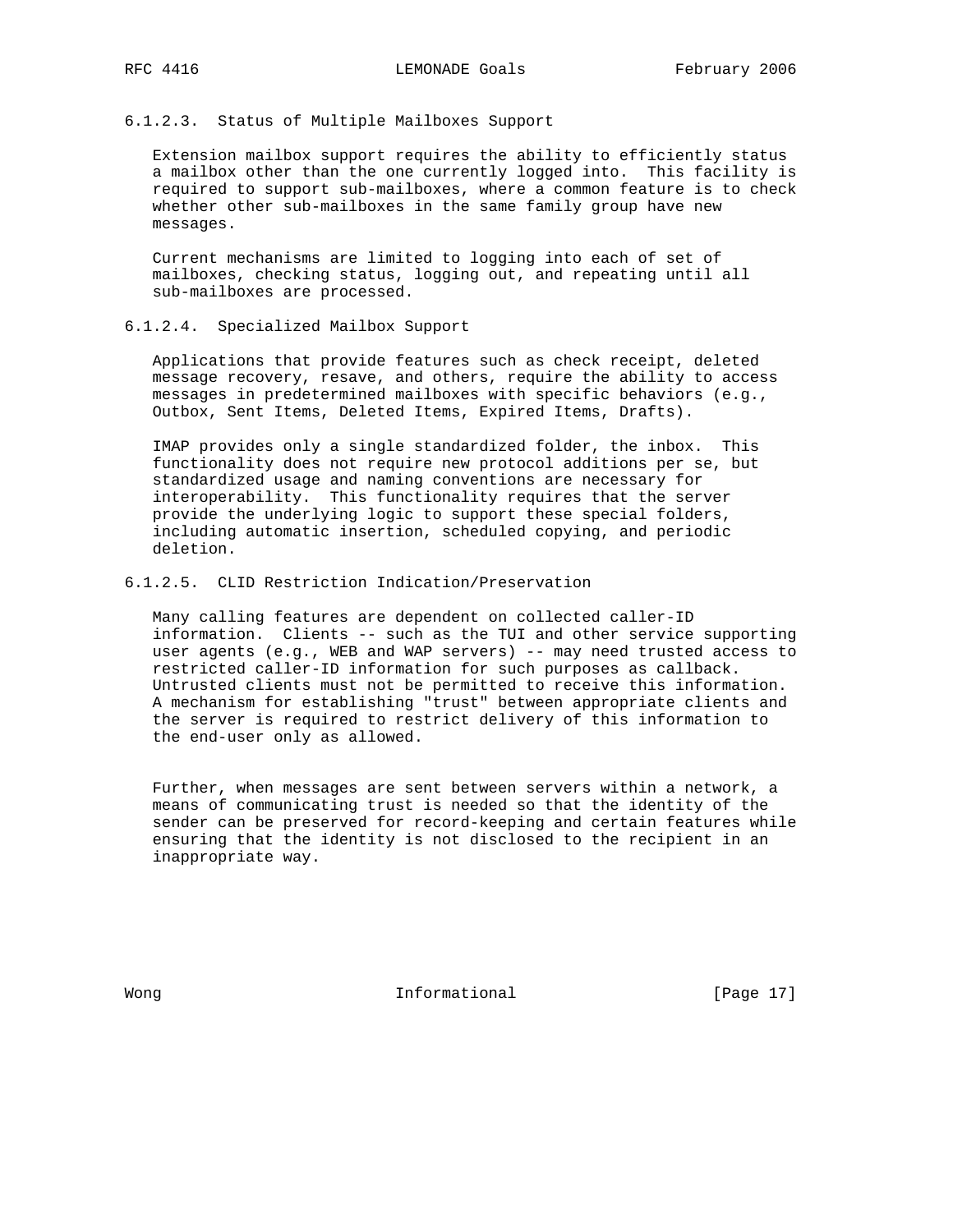## 6.1.2.6. Support for Multiple Access to Mailbox

 If the telephone answering application client uses IMAP4 for greeting access and message deposit, it is essential that the server provide support for simultaneous login. It is common in voice mail for an incoming call to be serviced by the telephone answering application client at the same time the subscriber is logged into her mailbox. Further, new applications such as WEB and WAP access to voice mail may entail simultaneous login sessions, one from the TUI client and one from the visual client.

 The existing standard does not preclude multiple accesses to a mailbox, but it does not explicitly require support of the practice. The lack of explicit support requires the server and client to adhere to a common set of practices and behaviors to avoid undesirable and unpredictable behaviors. RFC2180 [29] describes a candidate set of conventions necessary to support this multiple-access technique. It or some other method MUST be standardized as part of LEMONADE.

6.2. Requirements on the Message Submission Protocol [22]

6.2.1. Forward without Download Support

 It is common to forward messages or to reply to messages with a copy of their attached content. Today such forwarding requires the sender to download a complete copy of the original message, attach it to the reply or forward message, and resubmit the result. For large messages, this represents a substantial amount of bandwidth and processing. For clients connected via long-thin pipes, alternatives are required.

 One approach is to define an extension to message submission to request the submission server to resolve embedded URLs within a message before relaying the message to the final destination. This approach is referred to as the pull approach because the message submission server must pull data from the IMAP server.

 Another approach is to add a limited message assembly and submission capability to the IMAP server. This approach muddies the distinction between the message submission protocol and that for message storage and retrieval (IMAP) because now message submission may be a side effect of message store commands. This approach is referred to as the push approach because in this case the IMAP server pushes data to the message submission server.

 A detailed analysis of which of the two approaches is preferable as well as implementation details of both can be found in references [36], [37], [38], [39], [40], and [41].

Wong **Informational Informational Informational** [Page 18]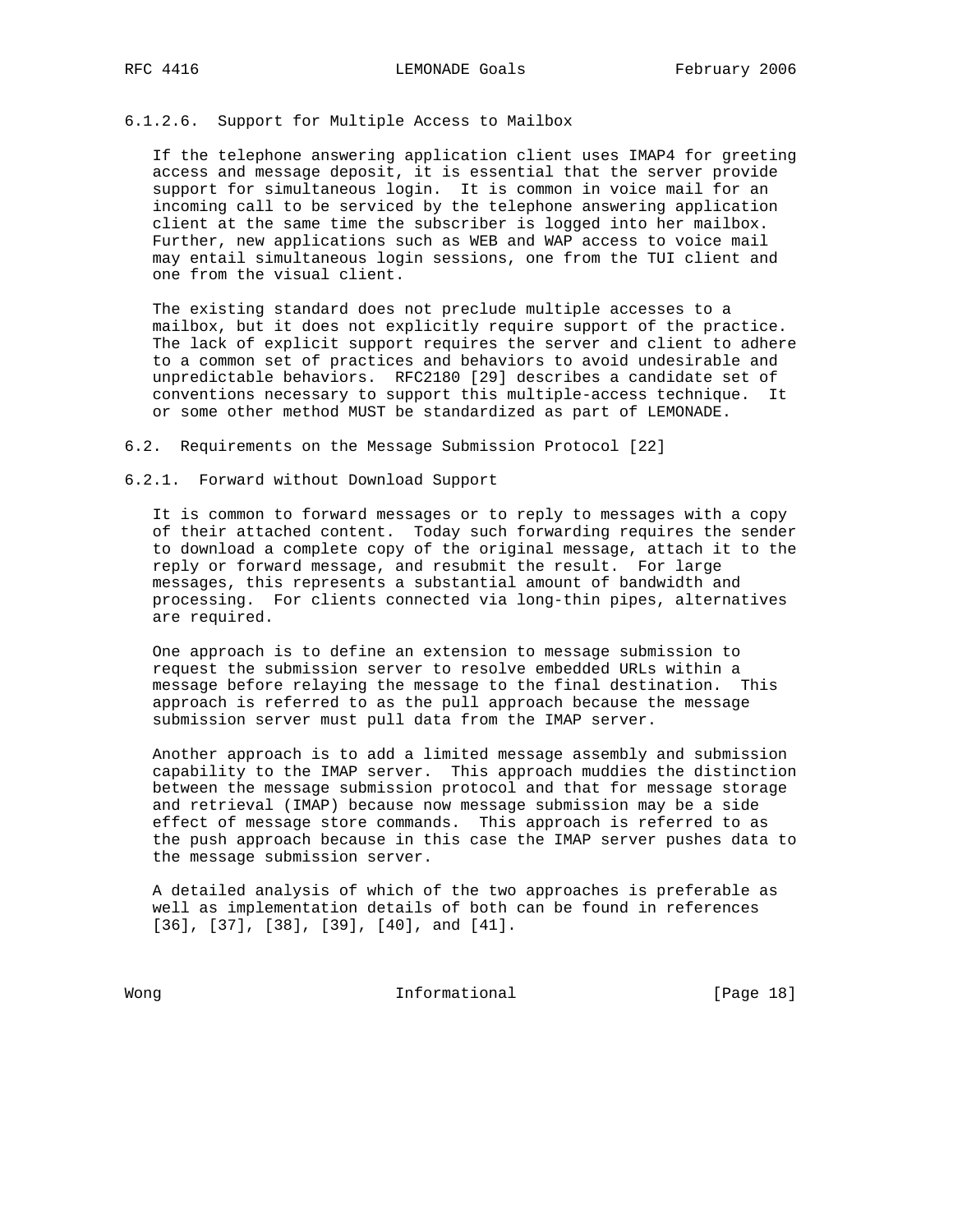## 6.2.2. Quota by Context Enforcement

 It is common in a unified messaging system to offer separate quotas [11] for each of several message contexts to avoid the condition where a flood of email fills the mailbox and prevents the subscriber from receiving voice messages via the telephone. It is necessary to extend the protocols to support the reporting of the "mailbox full" status based on the context of the submitted message.

 An obvious security issue needing consideration is the prevention of the deliberate misidentification of a message context with the intention of overflowing a subscriber's mailbox. It is envisioned that the message submission protocol will require the authentication of trusted submission agents allowing only those so authorized to submit distinguished messages.

 Voice mail system mailboxes commonly contain voice and fax messages. Sometimes, such systems also support email messages (text, text with attachments, and multimedia messages) in addition to voice messages. Similar to the required sort by message context, quota management is also required per message context.

 One possible use case is the prevention of multiple (large) messages of one type (e.g., email messages) from consuming all available quota. Consumption of all quota by one type prevents the delivery of other types (e.g., voice or fax messages) to the mailbox.

 One possible approach is to define a mechanism whereby a trusted client can declare the context of a message for the purpose of utilizing a protected quota. This may be by extensions to the SMTP-submit or LMTP[35] protocols.

#### 6.2.3. Future Delivery Support with Cancel

 Traditionally messages sent with "future delivery" are held in the recipient's client "outbox" or its equivalent until the appointed submission time. Thin clients used with TUIs do not have such persistent storage or may be intermittently connected and must rely upon server-based outbox queues.

 Such support requires extensions to message submission protocols to identify a message as requiring queuing for future delivery. Extensions to IMAP4 or SMTP are required for viewing and manipulating the outbound queue, for such purposes as canceling a future message. Server support for managing such a queue is required so that messages are sent when they are intended.

Wong **Informational Informational Informational I**Page 19]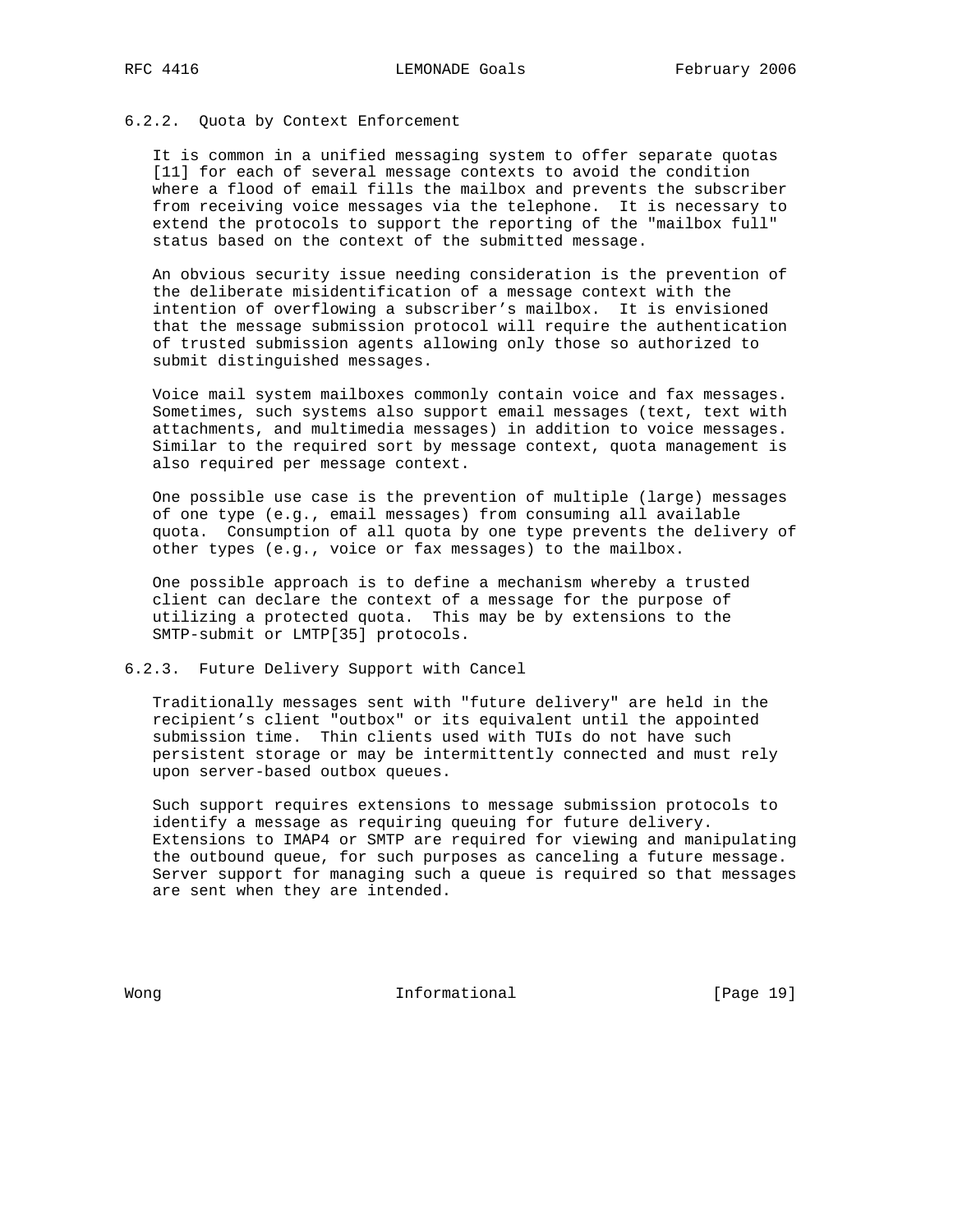Some of the architectural issues here are the same as those in "Forward without Download Support" (Section 6.2.1).

#### 6.2.4. Support for Committed Message Delivery

 Voice messaging service has provided a high degree of reliability and performance for telephone answering messages. The expectation is that once the caller has hung up, the message is in the mailbox and available for review. The traditional Internet mail architecture suggests these messages should be sent to the mailbox via SMTP. This approach has two limitations. The first and most manageable is that the message forwarding may take more time than is tolerable by the subscriber. The second is that the message may fail to be delivered to the mailbox. Because there is no way to return notice to the caller, the message is "lost".

 The standards community is working on an alternative to SMTP called Local Message Transport Protocol (LMTP[35]). This protocol addresses a number of limitations in SMTP when used to provide atomic delivery to a mailbox. The failure modes in this proposal are carefully controlled, as are issues of per-message quota enforcement and message storage quota-override for designated administrative messages.

 An alternative approach is to misuse the IMAP protocol and use an IMAP-based submission mechanism to deposit a message directly into the recipient's inbox. This append must be done by a special super-user with write permissions into the recipient mailbox. Further, the message store must be able to trigger notification events upon insertion of a message into the mailbox via the Append command. The historic limitation on using IMAP4 for message sending involves the inability of IMAP to communicate a full SMTP envelope. For telephone answering, these limitations are not significant. However, the architectural issues raised by this approach are significant. See "Forward without Download Support" (Section 6.2.1).

## 6.3. Requirements on Message Notification

 Clients keep local information about the IMAP store. This information must be kept synchronized with the state of the store.

 For example, voice mail systems traditionally notify subscribers of certain events happening in their mailbox. It is common to send an SMS or a pager notification for each message arrival event, message read event, mailbox full event, etc.

Wong **Informational Informational Informational I**Page 20]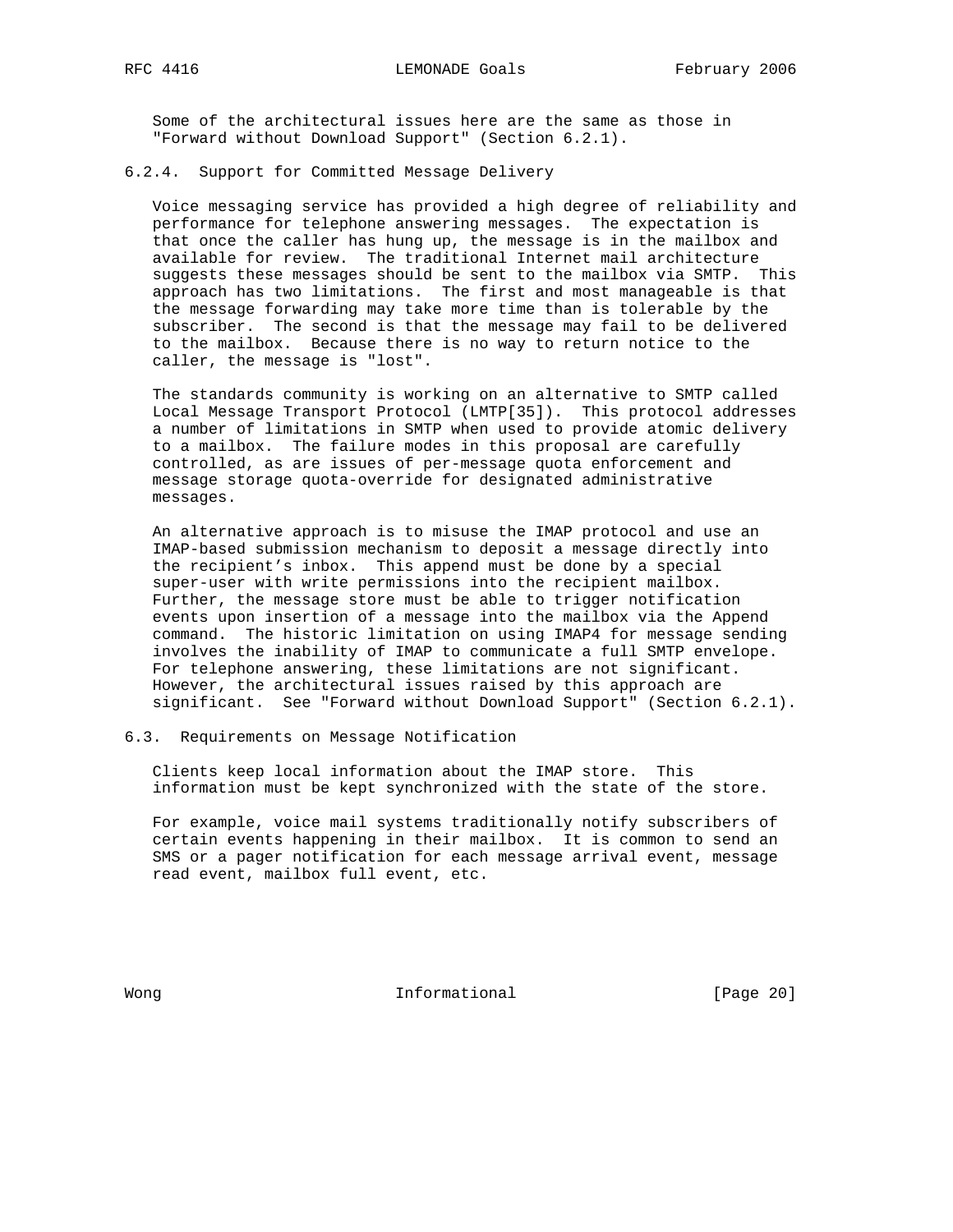When implemented over IMAP-based message stores, the voice mail client needs to be notified about these events. Furthermore, when other applications access/manipulate the store, these events need to be communicated to the mail client. In some cases, the client needs to notify the user immediately. In most cases, it is a question of maintaining client/application consistency. In the case of a multimodal client, it is especially important to provide a means of coordinating the client's different modal views of the state of the store.

 Email systems have traditionally polled to update this information. There may be advantages to an event-driven approach in some cases.

 The standards community is working on a standard for bulk server-to-client status notification. An example of such work is the Simple Notification and Alarm Protocol (SNAP) [45], which defines the expected behavior of the message store for various events, many of them triggered by IMAP commands.

6.3.1. Additional Requirements on Message Notification

 A format for message notification for servers reporting status information to other servers (e.g., IMAP4 server to SMS or pager server) MUST be defined. The method for delivery of these notifications MUST also be specified.

 The design for this MUST take into account the IAB note: "Unified Notification Protocol Considerations" (Appendix C).

- 7. Issues and Requirements: WUI Mobility Aspects
- 7.1. Wireless Considerations on Email
- 7.1.1. Transport Considerations

 Compared to a LAN/WAN configuration or even to a wire-line dial-up connection, the probability of an interruption to a wireless connection is very high.

 Interruptions can be due to handoff, signal fading, or stepping beyond cell coverage.

 In addition, because the mobile handset is also used for other types of communications, there is a relatively high probability that the data session will be interrupted either by incoming voice calls or by "pushed" messages from services such as SMS, MMS, and WAP.

Wong **Informational Informational** [Page 21]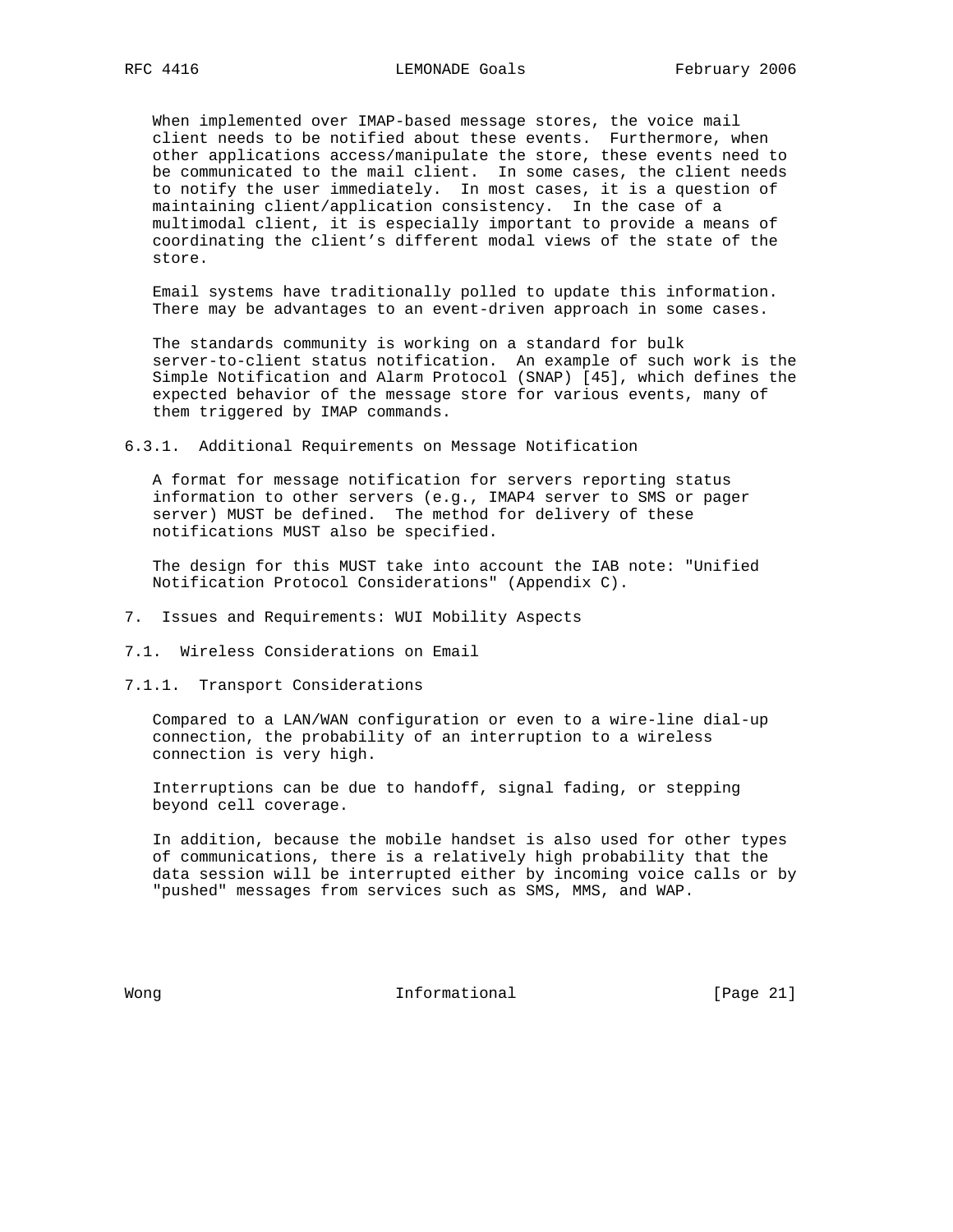It is also common in these environments that the device's IP address change within a session.

7.1.2. Handset-Resident Client Limitations

 Although the capabilities of wireless handsets are rapidly improving, the wireless handset remains limited in its capability to host email clients. Currently, email access is restricted to only high-end wireless handsets.

These limitations include:

o Client size

 Handset-resident clients are limited in size because either the handset has limited storage space or the handset vendor/network operator has set a limit on the size of client application that can reside on the handset.

- o Runtime memory Wireless handsets have limited runtime memory for the use of the mobile email client.
- o CPU Speed Wireless handsets have CPUs that are inferior to those in conventional systems (PCs) that run email clients.
- o User Interface Handsets have very limited input and output capabilities. Most of them have only a rudimentary keyboard (a keypad) and a rudimentary pointing device (a text cursor).

## 7.1.3. Wireless Bandwidth and Network Utilization Considerations

#### 7.1.3.1. Low Bandwidth

 2G mobile networks enabled wireless data communications, but only at very low bandwidths using circuit-switched data. 2.5G and 3G networks improve on this. However, existing email clients require very large files (up to several MBs) -- encountered in multi-media attachments such as presentations, images, voice, and video -- to be downloaded even though mobiles cannot exploit most of the data (because of color depth and screen size limitations). Transferring such large files over the air is of questionable value even when higher wireless bandwidth is available.

7.1.3.2. Price Sensitivity

 In many cases, users of mobile data services are charged by the amount of data (e.g., kilobytes) downloaded to the handset. Most users currently experience a higher per-kilobyte data charge with a wireless service than they do over a wire-line service. Users are

Wong **Informational Informational Informational** [Page 22]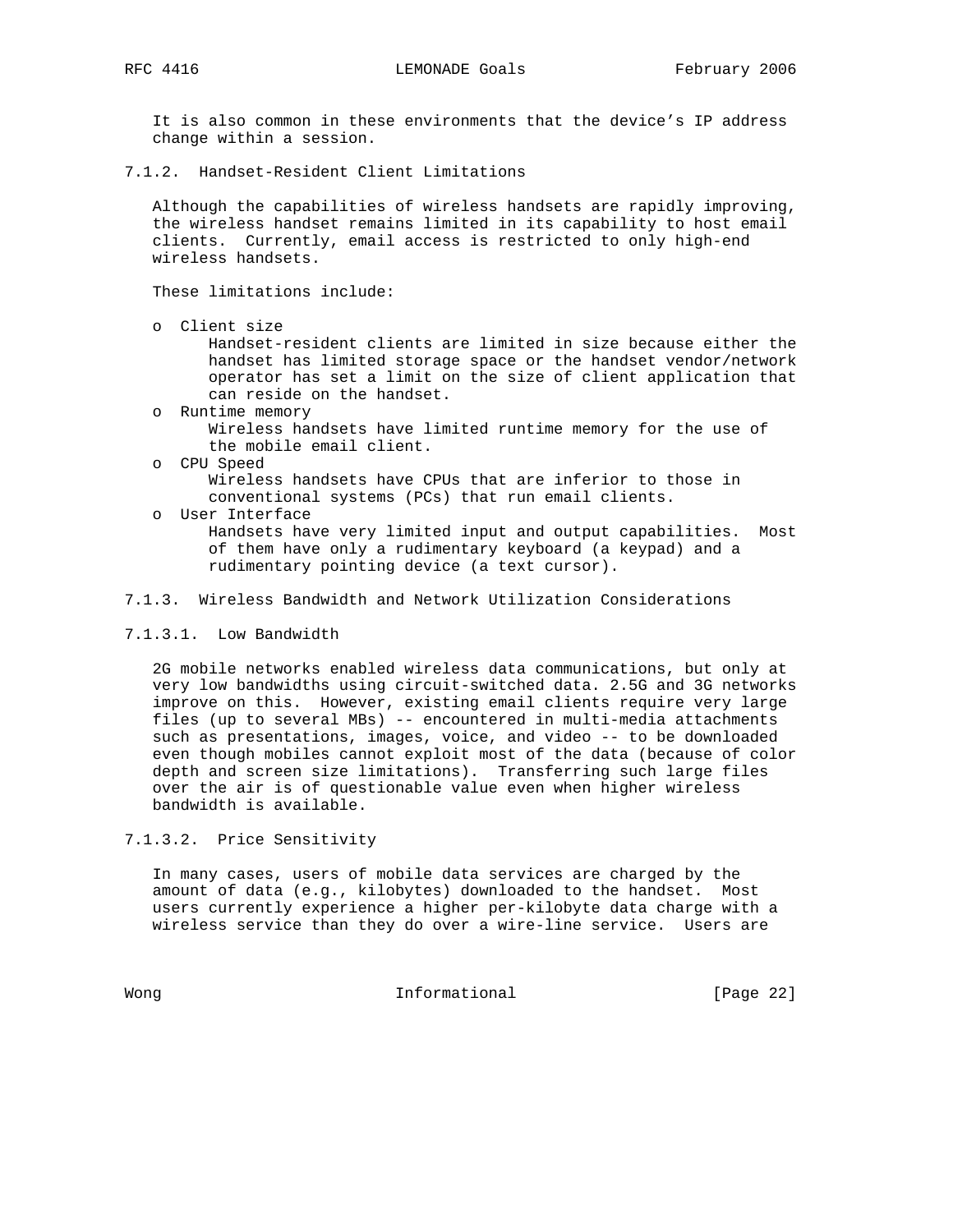sensitive to the premium for wireless service. This results in an unwillingness to download large amounts of unnecessary data to the handset and the desire to be able to download only selected content.

7.1.3.3. File Size Limitations

 In some cases, the size of file that can be transmitted over the air to the handset is limited. This is a consequence of handset limitations (Section 7.1.2), wireless media and bandwidth issues (Section 7.1.1 and Section 7.1.3.1), and price sensitivity (Section 7.1.3.2).

- 7.1.4. Content Display Considerations
- 7.1.4.1. Display Size and Capabilities

 Wireless terminals are currently limited in their display size, color depth, and ability to present multimedia elements (i.e., if multiple pictures are sent, the mobile can usually present only one reduced sized picture element at a time rather than the several picture elements at once in the same display that a conventional PC email client would be able to show). Therefore, many email attachments destined for a mobile may require changes in size, color depth, and presentation method in order to be suitably displayed.

7.1.4.2. Supported Media Formats

 Wireless handsets can only display a limited set of media format types. Although PC clients support a large variety of document types (and allow on-demand "codec"/player download), mobiles have very limited support. (For example, most only support WAV audio and cannot play other formats such as AU, MP3 and AIFF.) Furthermore, although almost all new handsets sold today can display images and sound in some advanced format, support for displaying other media or application-specific formats, such as MS Office (TM), is not expected to be widespread in the near future.

7.1.4.3. Handset Type Variety

 As mentioned above, there are many handset types available in the market, and each has different display capabilities, screen characteristics, and processing capabilities. The mobile email service should be able to support as many handset types as possible.

Wong **Informational Informational Informational [Page 23]**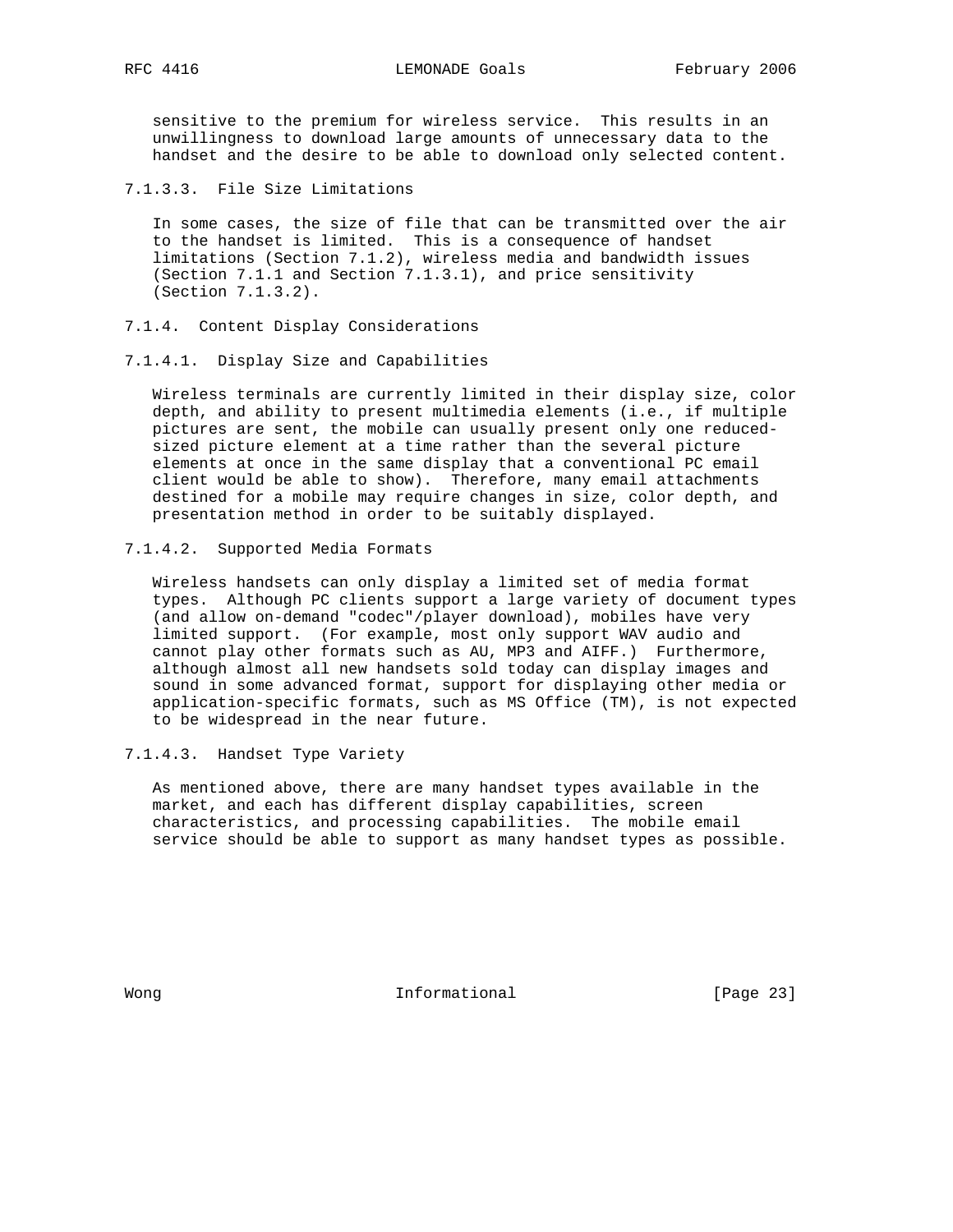## 7.1.4.4. Specific Attachment Display Scenarios

 Handsets are unsuitable for perusing entire lengthy documents or presentations. Rather than go through the whole document, a mobile user is more likely to look at several pages of a document or several slides of a presentation and then take action accordingly (e.g., forward the email message to another recipient, print it, or leave the document for later retrieval from another device).

 Therefore, there is a need to enable users to download not the entire attachment but rather just a selected part of it. For example, users should be able to download the "Table of Contents" of a document; to search within a document; to download the first slide of a presentation; the next slide of this presentation or a range of slides, etc.

7.2. Requirements to Enable Wireless Device Support

 The following requirements are derived from the considerations mentioned above.

7.2.1. Transport Requirements

 The mobile email protocol must anticipate transient losses of connectivity and allow clients to recover (restore state) from interrupted connections quickly and easily.

IMAP4 Context

 An IMAP4 connection requires the communication socket to remain up continuously during an email session. In case of transient loss of communications, the connection must be reestablished. It is up to the client to reconnect to the server and return to an equivalent state in the session. This overhead of restoring connections is very costly in response time and additional data transmission.

- 7.2.2. Enhanced Mobile Email Functionality
- 7.2.2.1. Forward without Fetch

 To minimize the downloading of data over the air, the user MUST be able to forward a message without initially downloading it entirely or at all to the handset.

 The mobile email protocol MUST support the ability to forward a message without retrieving it.

Wong **Informational Informational** [Page 24]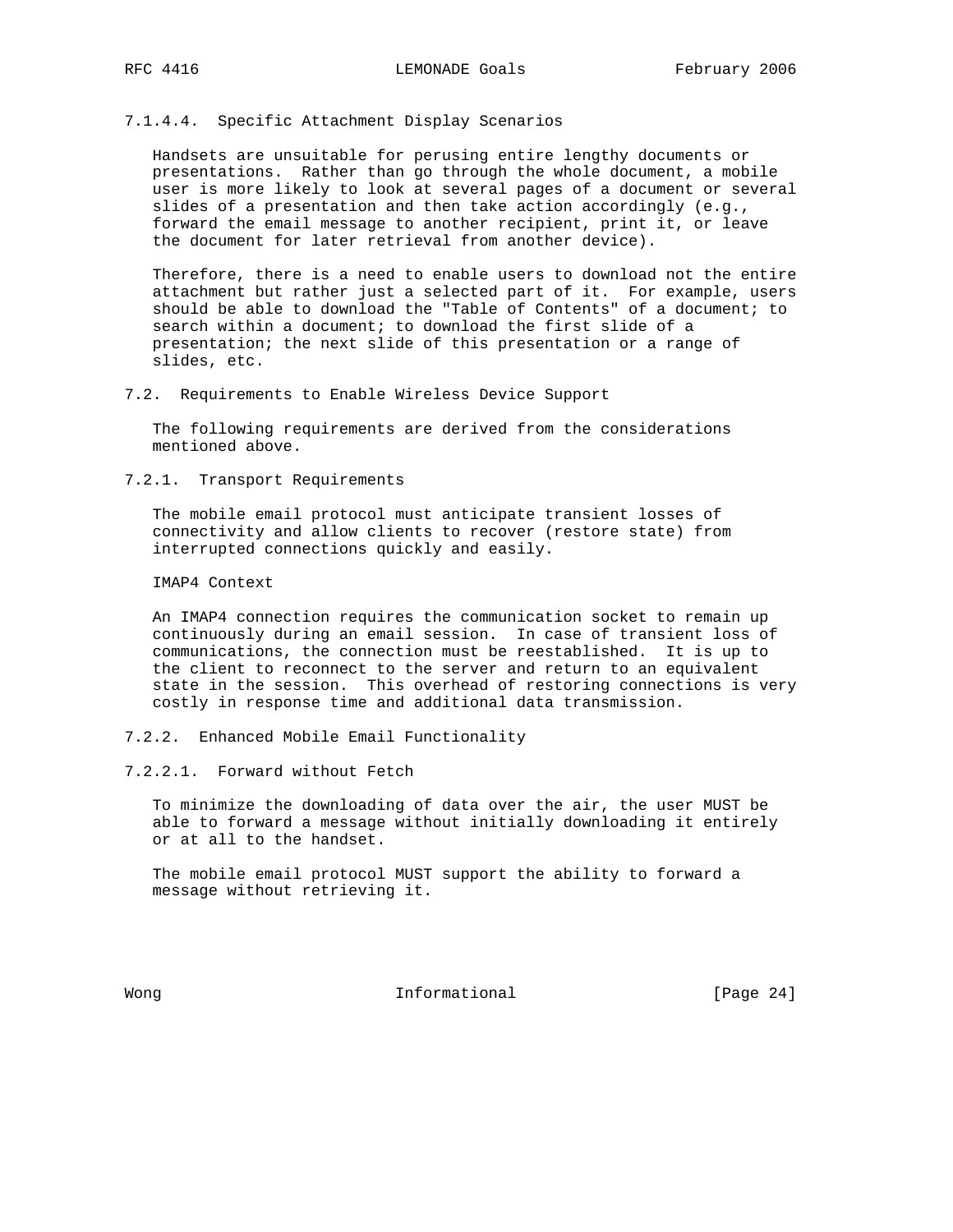This requirement is identical to the TUI requirement described in "Forward Without Download Support" (Section 6.2.1).

7.2.2.2. Media Streaming

 The mobile email protocol MUST provide a solution that will enable media streaming to the wireless handset.

 This requirement is similar to the TUI requirement described in "Real-Time Playback" (Section 6.1.1.1).

7.2.3. Client Requirements

 IMAP4 clients are large because IMAP4 already consists of a complex set of functions (e.g., parsing of a broad variety of MIME formats).

The mobile email client should be:

- o Small in size
- o Efficient in CPU consumption
- o Efficient in runtime memory consumption

 To enable such extremely thin clients, in developing the mobile email protocol we should consider simplifying the IMAP functionality that handsets need to support. However, any such simplification MUST NOT limit interoperability with full IMAP servers.

#### 7.2.4. Bandwidth Requirements

 The mobile email solution should minimize the amount of data transmitted over the air. There are several ways of pursuing this goal that can be used in conjunction.

 One way is the use of content transcoding and media adaptation by the server before message retrieval in order to optimize the message for the capabilities of the receiving handset.

 Another possible optimization is to make the mobile email protocol itself simple, containing as little overhead as possible.

 A third approach is to minimize the bandwidth usage as described in "Avoid Content-Transfer-Encoding Data Inflation" (Section 6.1.1.2).

#### 7.2.5. Media Handling Requirements

 As described above, wireless devices have limited ability to handle media. Therefore, the server may be have to perform media manipulation activities to enable the terminal to display the data usefully.

Wong **Informational Informational** [Page 25]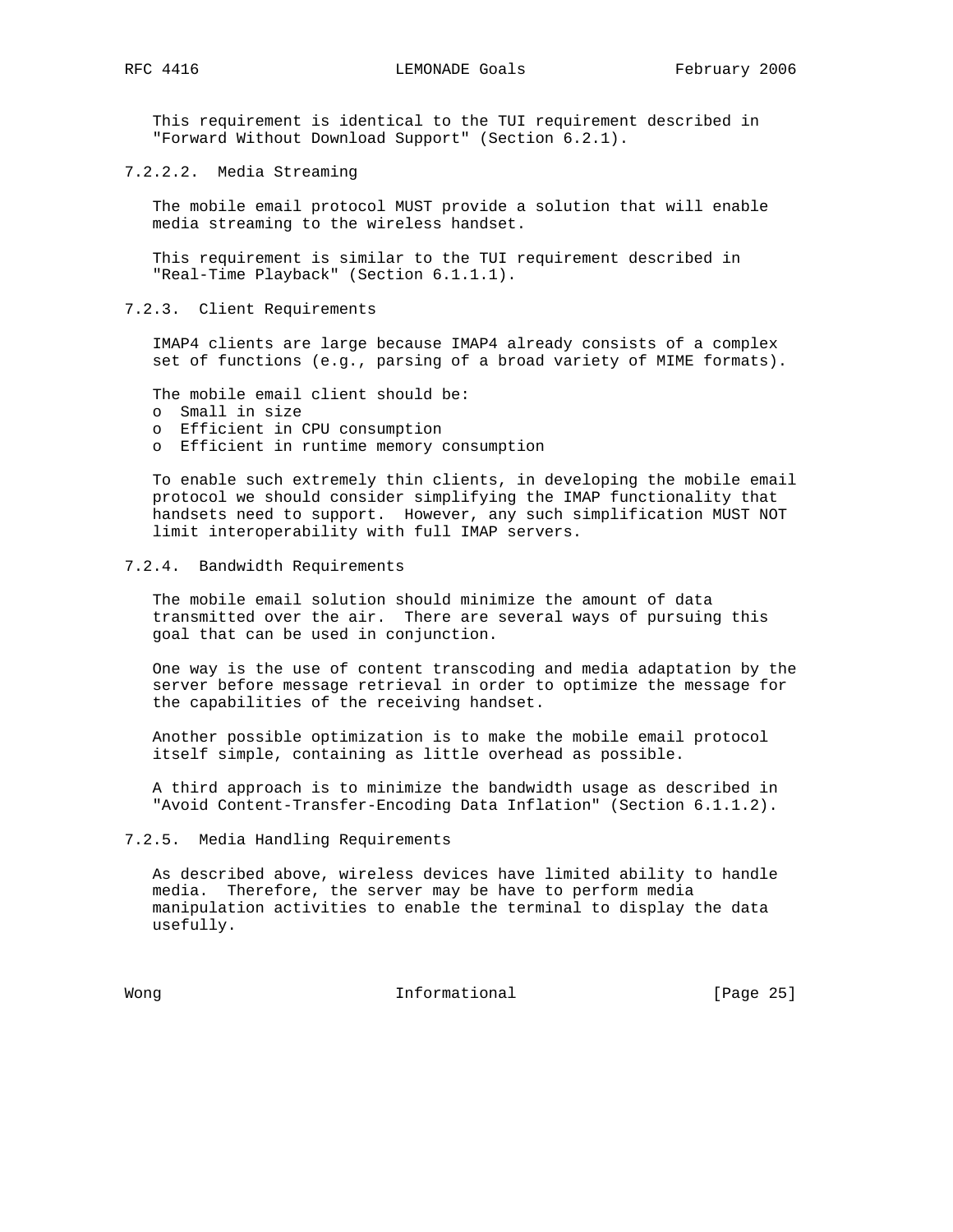## 7.2.5.1. Device Capabilities Negotiation

 In order to support the different characteristics and capabilities of the various handset types available in the market correctly, the mobile email protocol must include provision for email content adaptation. For example, the choice of supported file formats, color depth, and screen size. Work on ESMTP transcoding (CONNEG[33]) may address this issue.

# 7.2.5.2. Adjusting Message Attachments for Handset Abilities

 To support wireless handsets, the server could transcode the message attachments into a representation that is more suitable for that device. This behavior should be based on the device capabilities negotiation as described in "Device Capabilities Negotiation" (Section 7.2.5.1). For example, a device that cannot display GIF format, and can only display WBMP, should get a WBMP image. Devices that cannot display a PDF file should get a text version of the file.

 The handset should control what transcoding, if any, is desired. It should be able to retrieve the original attachment without any changes. In addition, the device should be able to choose between "flavors" of the transcoding. ("Present the content as thumbnail image" is an example of such a specific media manipulation.)

Again, work on ESMTP transcoding (CONNEG[33]) may address this issue.

7.2.5.3. Handling Attachment Parts

 A desirable feature (but out of scope for the current LEMONADE charter) is to enable users the choice of retrieving parts of an attachment file, not just the entire attachment. The mobile email protocol should include the ability for the retrieving client to specify selected elements of an attachment for download. Such elements can be, for example, specific pages of a document, the "table of contents" of a document, or specific slides of a presentation.

Wong **Informational Informational Informational [Page 26]**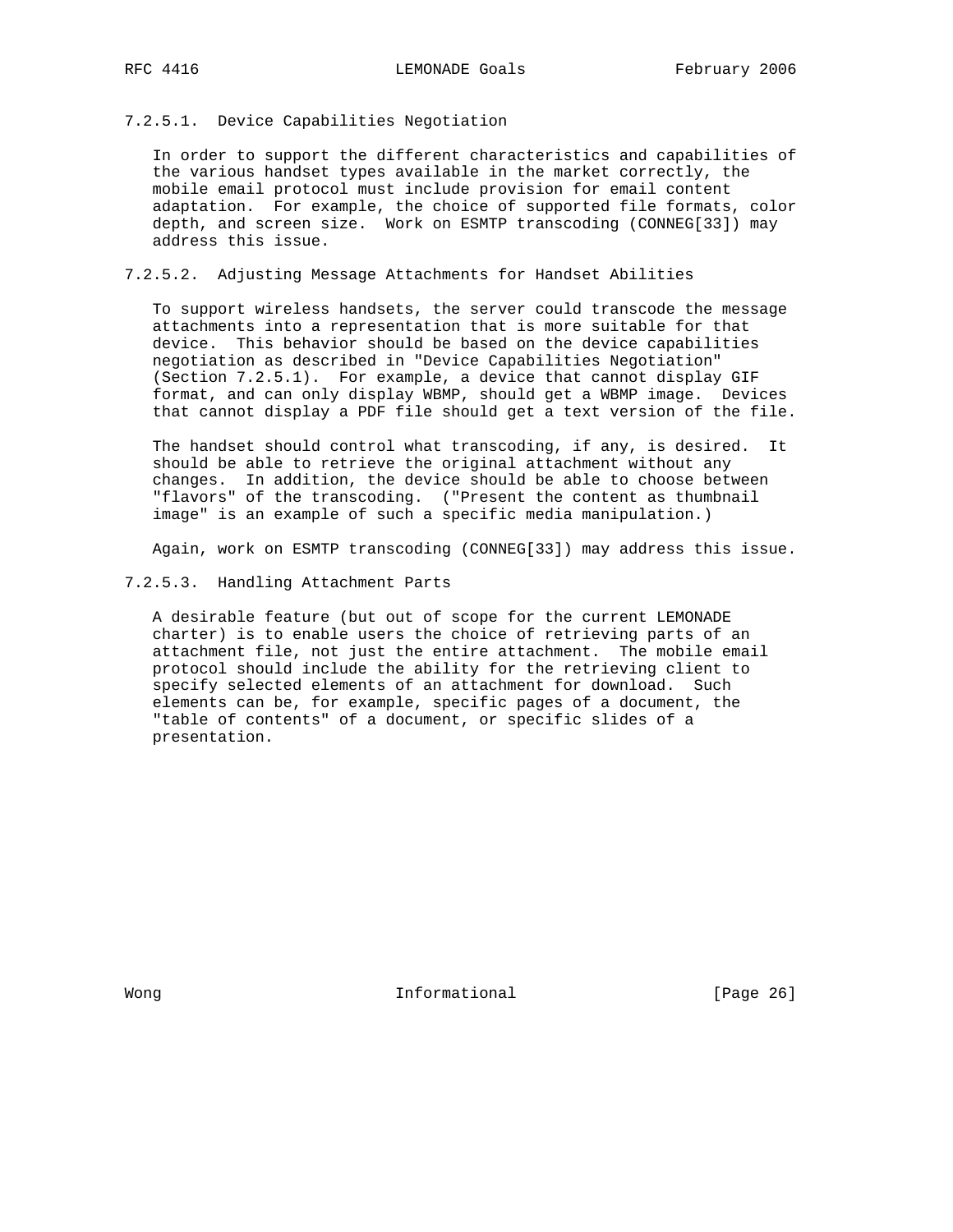8. Interoperation with Existing Mobile Messaging

 LEMONADE's charter includes the specification of how enhanced Internet mail will interoperate with existing mobile messaging services (e.g., MMS) to deliver messages to mobile clients.

8.1. Addressing of Mobile Devices

 E.164 addressing [62] is prevalent in mobile messaging services to address recipient mobiles. Consideration should be given to supporting E.164 addressing for mobile devices in addition to RFC822 addressing.

8.2. Push Model of Message Retrieval [49] [50] [51]

 MMS provides a "push" option for message retrieval. The option hides network latencies and reduces the need for user-handheld interaction. If a level of support for mobiles comparable to that of MMS is desired, this mode of operation should be considered.

8.3. Message Notification [44] [55]

 Message notification was alluded to in "Requirements on Message Notification" (Section 6.3). Internet mail has not so far standardized a server-to-client notification protocol although most existing wireless mail systems use notification to avoid needless polling. Client-to-server notification is not within the LEMONADE charter.

- 8.4. Operator Issues
- 8.4.1. Support for End-to-End Delivery Reports and Message-Read Reports

 Support for committed delivery is described in Section 6.2.4, but this is different.

8.4.2. Support for Selective Downloading

 If a push model of message retrieval is supported, the need for selective downloading and SPAM control is especially important.

8.4.3. Transactions and Operator Charging Units

 Mobile network providers often operate on a "pay for use" service model. This brings in requirements for clearly delineated service transactions that can be reported to billing systems, and for

Wong **Informational Informational** [Page 27]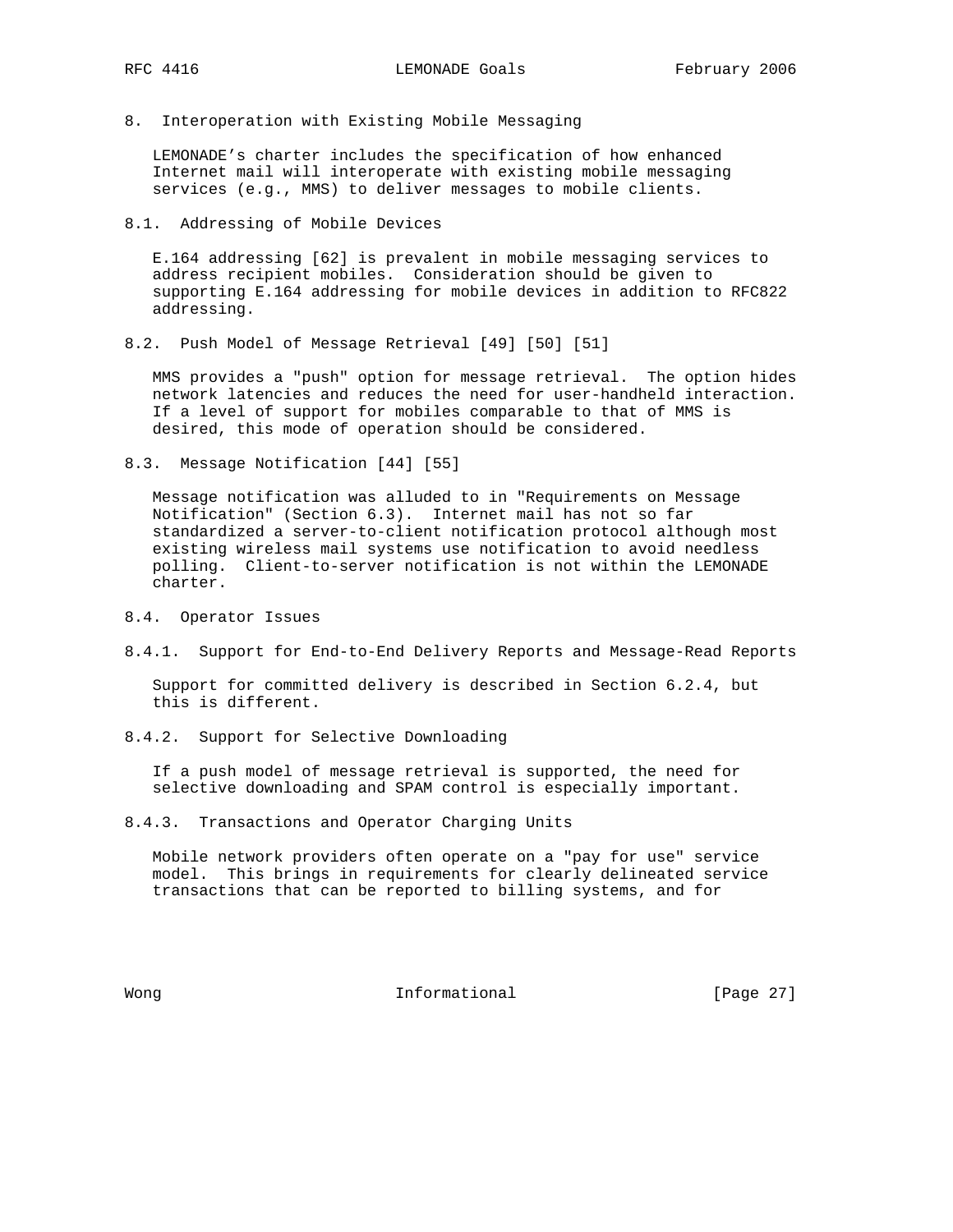positive end-to-end acknowledgement of delivery or non-delivery of messages already mentioned in Section 8.4.1. Note that billing is specifically outside the scope of the IETF.

8.4.4. Network Authentication

 Some mobile networks require network authentication as well as application authentication.

8.5. LEMONADE and MMS

 The 3GPP MMS Reference Architecture ([48] [54]) defines seven interfaces labelled MM1 to MM7, as below:

Wong **Informational Informational** [Page 28]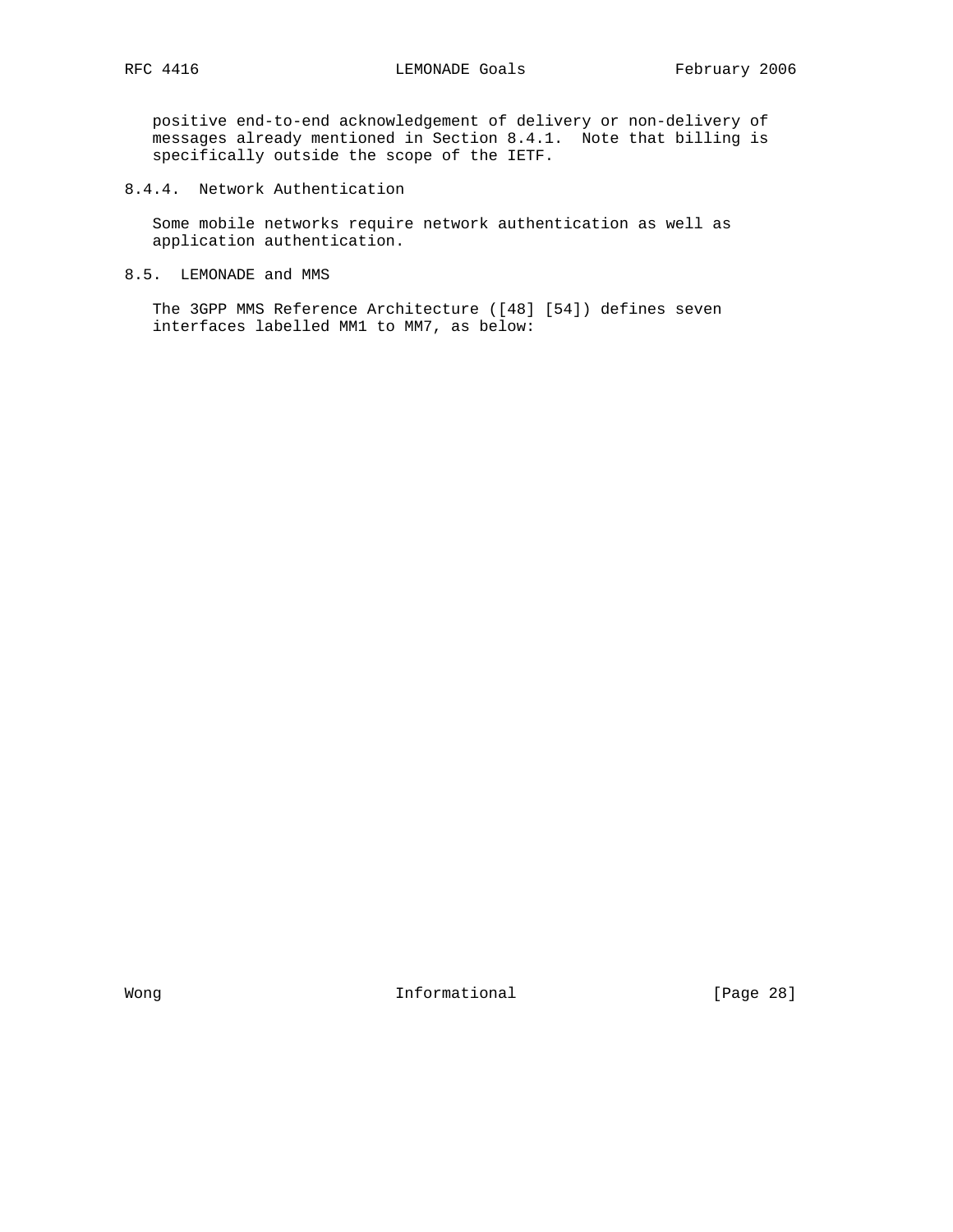| wireless<br>device                       | MMS<br>USER<br>AGENT<br>. <u>.</u> .              | $\lt$ –                                                                                                                            | MM1  | $->$          |              | $<-$ MM2 $->$<br>to<br>another<br>MMS<br>relay/ |
|------------------------------------------|---------------------------------------------------|------------------------------------------------------------------------------------------------------------------------------------|------|---------------|--------------|-------------------------------------------------|
| e.g.,<br>Email,<br>Fax, or<br><b>UMS</b> | EXTERNAL<br>SERVER                                | $\lt$ $-$                                                                                                                          | MM 3 | ->            |              | server                                          |
|                                          | -------<br>"FOREIGN"<br>MMS<br>server<br>-------- | $relay/$   <-                                                                                                                      | MM4  | $->$          | MMS          |                                                 |
|                                          | HLR                                               | $\lt$ $-$                                                                                                                          | MM5  | $->$          | relay/server |                                                 |
|                                          | -----<br>MMS<br>USER<br>DBs<br>$- - - - -$        | $\lt$ $-$                                                                                                                          | ММб  | $\rightarrow$ |              |                                                 |
|                                          | $- - - - - -$<br>MMS<br>VAS<br>APPs               | $\leftarrow$                                                                                                                       | MM7  | ->            |              |                                                 |
|                                          | DB - Data Base<br>APP - Application               | MMS - Multimedia Messaging Service<br>UMS - Unified Messaging Service<br>HLR - Home Location Register<br>VAS - Value Added Service |      |               |              |                                                 |

3GPP MMS Reference Architecture (subset)

Wong **Informational Informational Informational** [Page 29]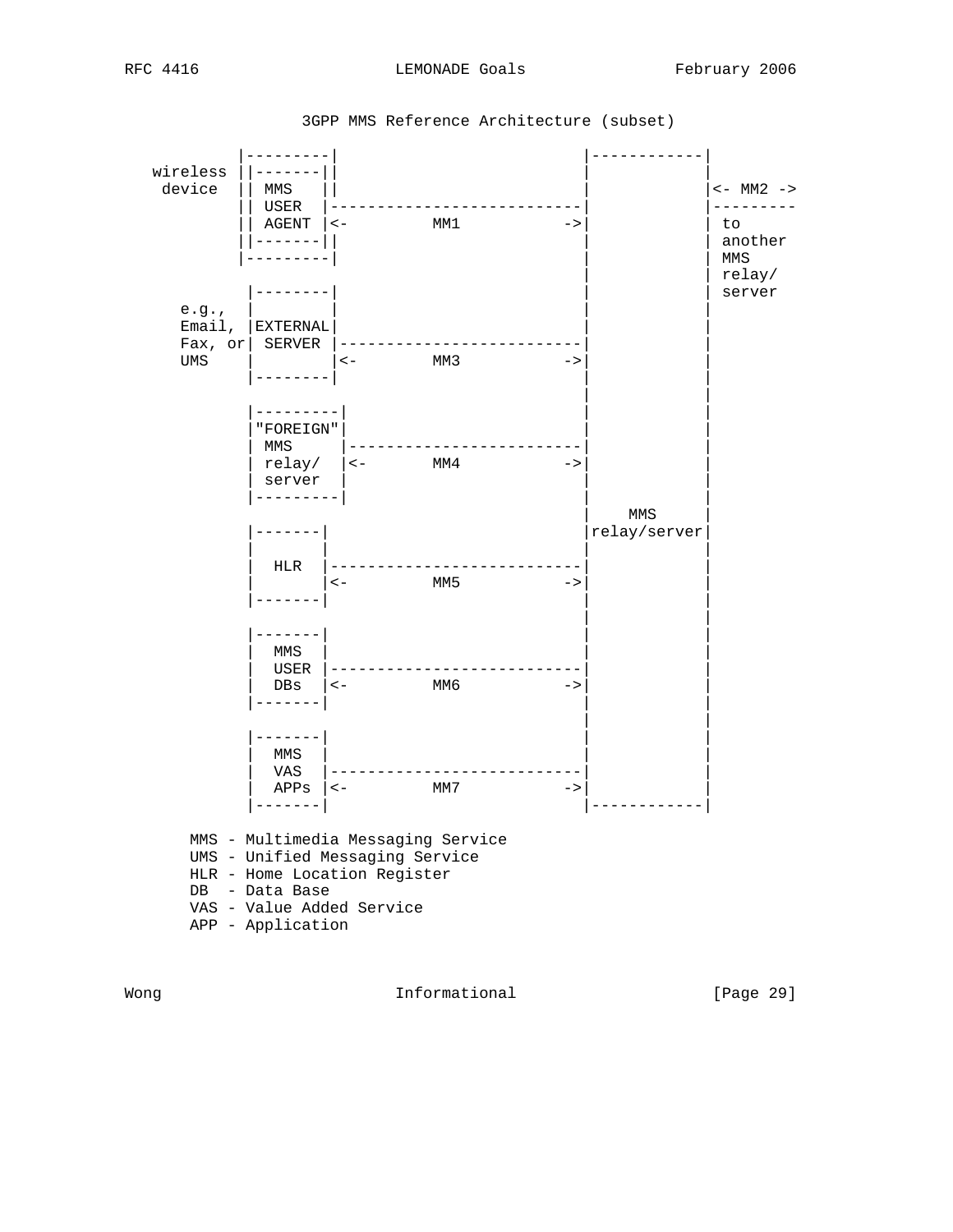The LEMONADE profile provides an enhanced IMAP mail retrieval protocol suitable for use at interfaces MM1 and MM3.

 In addition, if the wireless device uses a LEMONADE-enhanced IMAP user agent, the enhanced IMAP protocol can be used to access Internet mail directly, as below.

Wong **Informational Informational** [Page 30]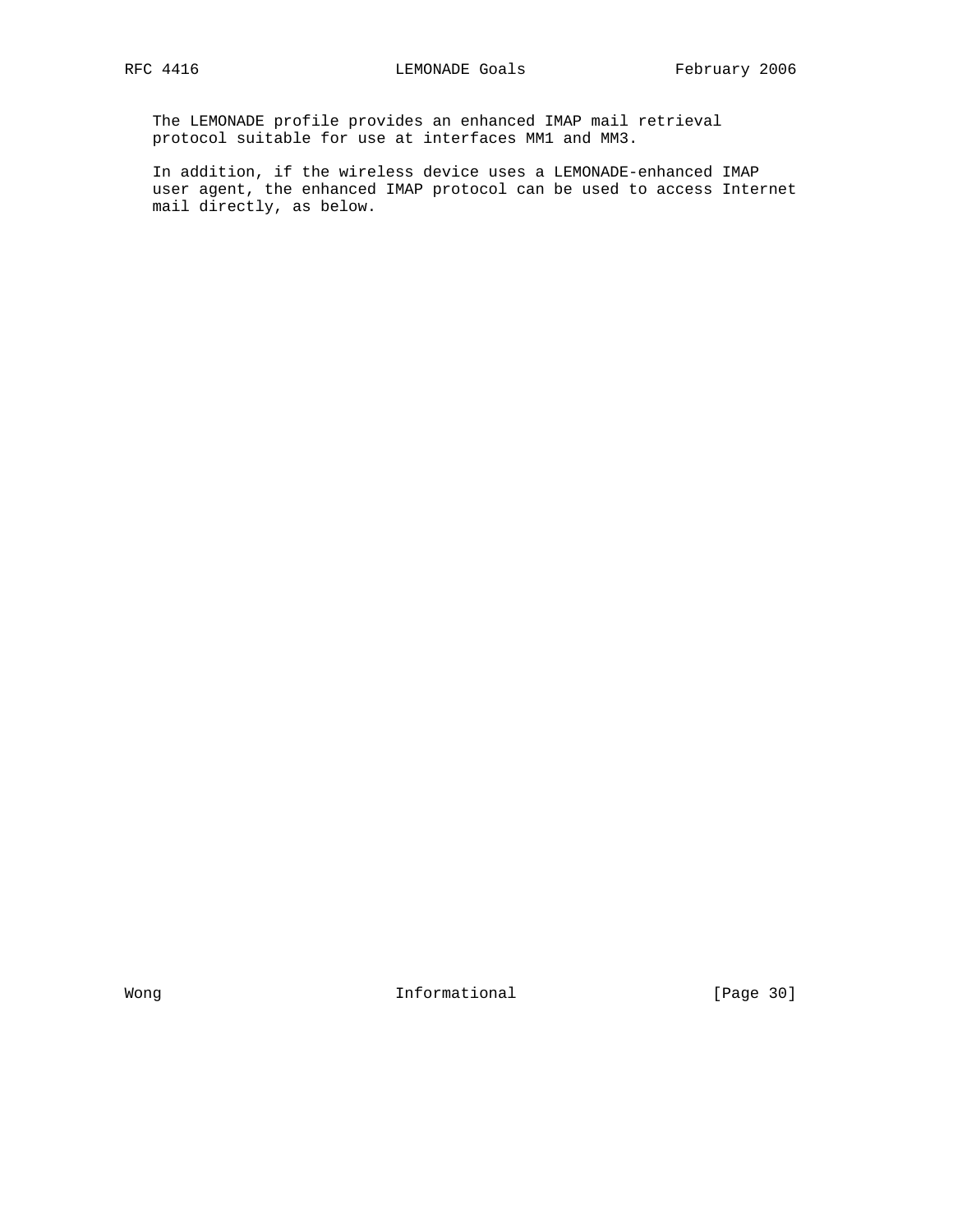| $\sim$<br>ים כו<br>↽ | 4 | г | י |  |
|----------------------|---|---|---|--|
|----------------------|---|---|---|--|

| wireless        |                                                                                                                                                                           |                     |                          |
|-----------------|---------------------------------------------------------------------------------------------------------------------------------------------------------------------------|---------------------|--------------------------|
| device          | IMAP<br>USER<br>AGENT                                                                                                                                                     |                     | $<-$ MM2 $->$<br>to      |
|                 | - - ^ - - -<br>LEMONADE Enhanced IMAP and                                                                                                                                 |                     | another<br>MMS<br>relay/ |
| e.g.,<br>Email, | ---V----<br>SMTP<br>  EXTERNAL                                                                                                                                            |                     | server                   |
| Fax, or<br>UMS  | SERVER<br>MM3<br>$\leftarrow$<br>$\rightarrow$                                                                                                                            |                     |                          |
|                 | - - - - - - - - -<br>"FOREIGN"<br>MMS<br>$relay /$ $ $ <- MM4<br>$->$<br>server<br>$- - - - - - -$                                                                        |                     |                          |
|                 |                                                                                                                                                                           | MMS<br>relay/server |                          |
|                 | HLR<br>MM5<br>$\lt$ $-$<br>$\rightarrow$                                                                                                                                  |                     |                          |
|                 | ------<br>MMS<br>USER<br>$\lt-$<br>ММб<br>DBs<br>$->$<br>$- - - - - - -$                                                                                                  |                     |                          |
|                 | ------<br>MMS<br>VAS<br>$APPS$   <-<br>MM7<br>$->$<br>$------$                                                                                                            |                     |                          |
|                 | MMS - Multimedia Messaging Service<br>UMS - Unified Messaging Service<br>HLR - Home Location Register<br>DB - Data Base<br>VAS - Value Added Service<br>APP - Application |                     |                          |

3GPP MMS Reference Architecture (subset)

Wong **Informational Informational** [Page 31]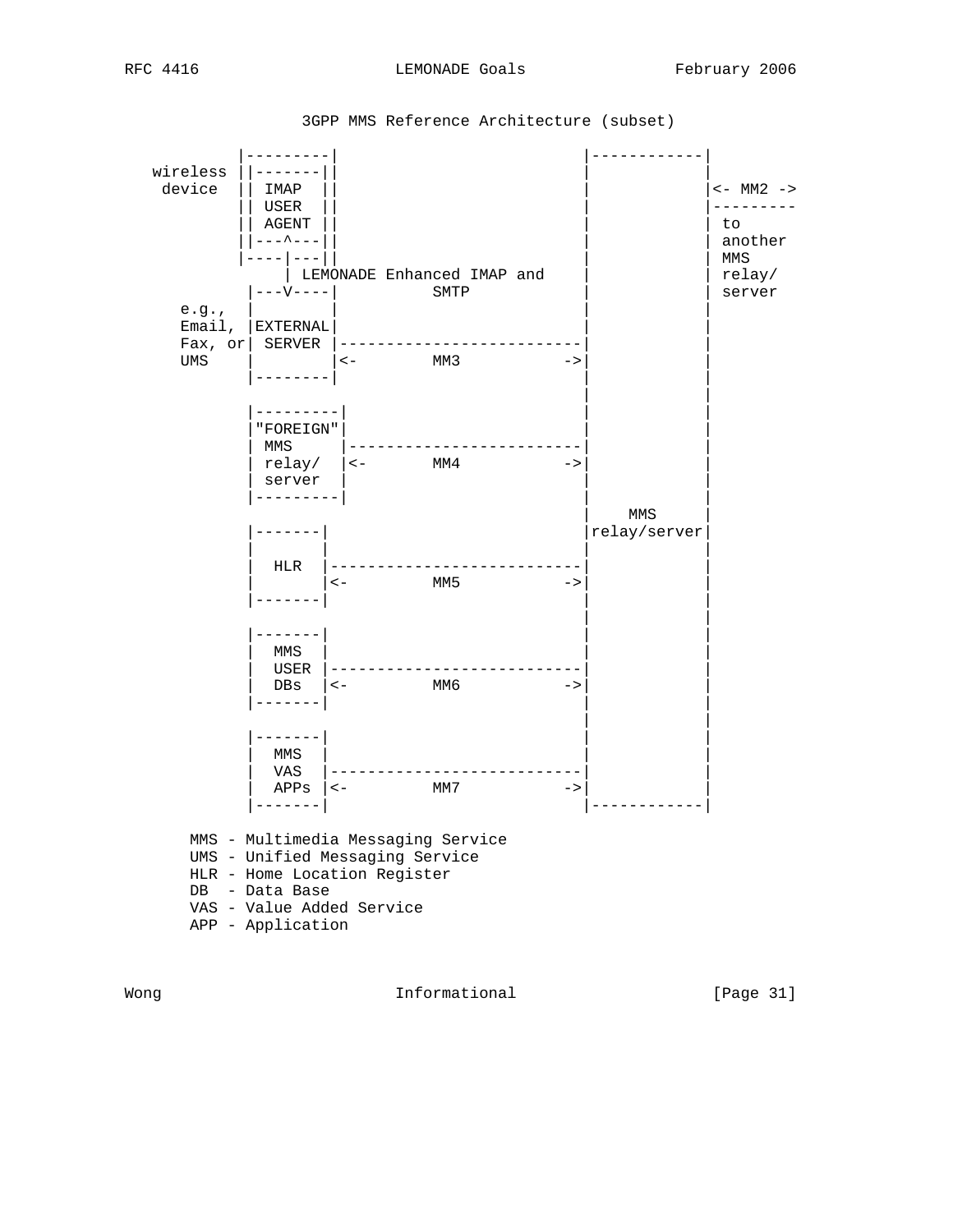9. Security Considerations

 Security will be a very important part of enhanced messaging. The goal, wherever possible, is to preserve the semantics of existing messaging systems and to meet the (existing) expectations of users with respect to security and reliability.

- 10. References
- 10.1. Normative References
	- [1] Bradner, S., "Key words for use in RFCs to Indicate Requirement Levels", BCP 14, RFC 2119, March 1997.
- 10.2. Informative References
	- [2] Crocker, D., "Standard for the format of ARPA Internet text messages", STD 11, RFC 822, August 1982.
	- [3] Moore, K., "Simple Mail Transfer Protocol (SMTP) Service Extension for Delivery Status Notifications (DSNs)", RFC 3461, January 2003.
	- [4] Myers, J. and M. Rose, "Post Office Protocol Version 3", STD 53, RFC 1939, May 1996.
	- [5] Freed, N. and N. Borenstein, "Multipurpose Internet Mail Extensions (MIME) Part One: Format of Internet Message Bodies", RFC 2045, November 1996.
	- [6] Freed, N. and N. Borenstein, "Multipurpose Internet Mail Extensions (MIME) Part Two: Media Types", RFC 2046, November 1996.
	- [7] Moore, K., "MIME (Multipurpose Internet Mail Extensions) Part Three: Message Header Extensions for Non-ASCII Text ", RFC 2047, November 1996.
	- [8] Freed, N., Klensin, J., and J. Postel, "Multipurpose Internet Mail Extensions (MIME) Part Four: Registration Procedures", BCP 13, RFC 2048, November 1996.
	- [9] Freed, N. and N. Borenstein, "Multipurpose Internet Mail Extensions (MIME) Part Five: Conformance Criteria and Examples", RFC 2049, November 1996.
	- [10] Crispin, M., "INTERNET MESSAGE ACCESS PROTOCOL VERSION 4rev1", RFC 3501, March 2003.

Wong **Informational Informational** [Page 32]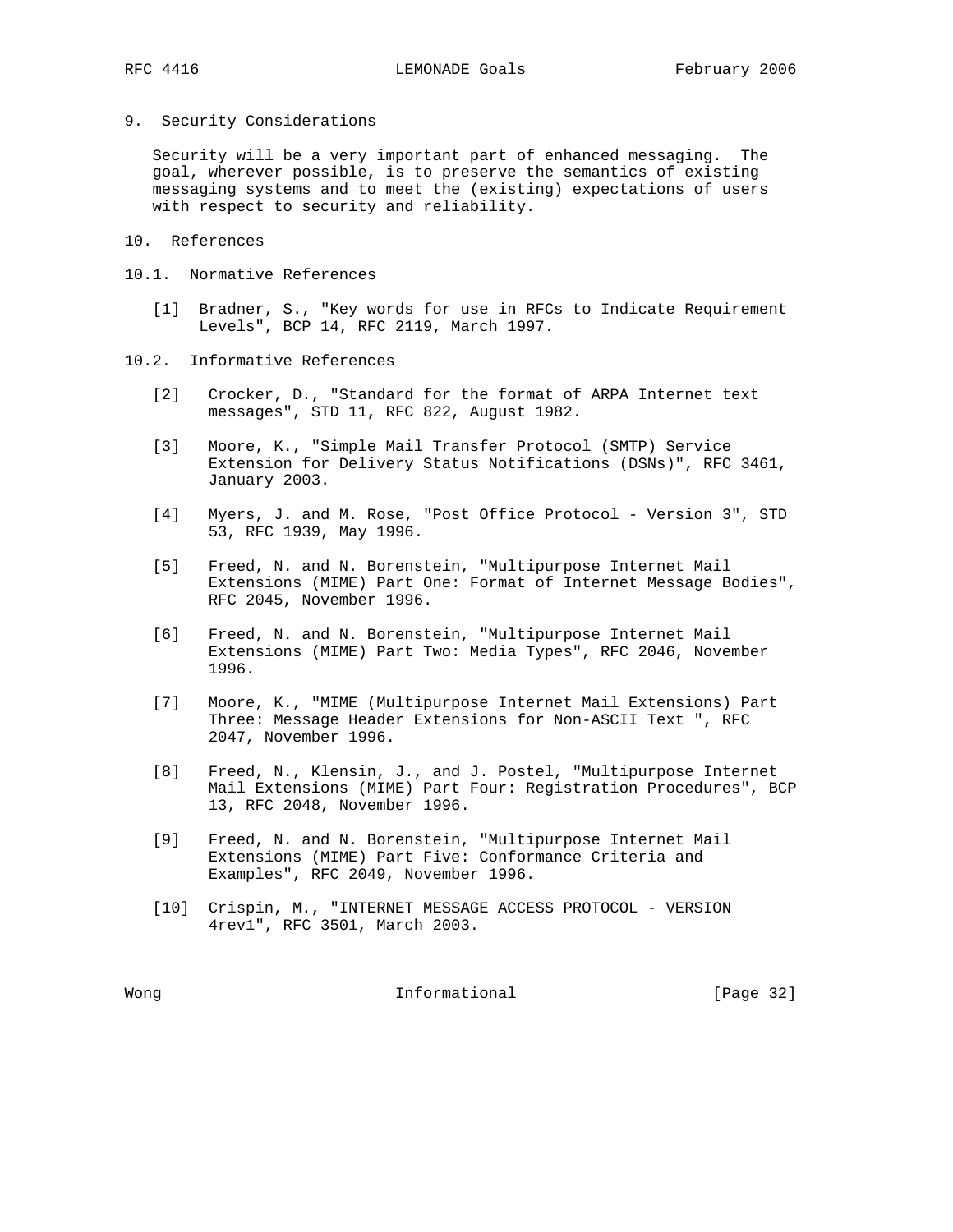[11] Myers, J., "IMAP4 QUOTA extension", RFC 2087, January 1997.

- [12] Hansen, T. and G. Vaudreuil, "Message Disposition Notification", RFC 3798, May 2004.
- [13] Vaudreuil, G. and G. Parsons, "Voice Profile for Internet Mail - version 2 (VPIMv2)", RFC 3801, June 2004.
- [14] Vaudreuil, G. and G. Parsons, "Toll Quality Voice 32 kbit/s Adaptive Differential Pulse Code Modulation (ADPCM) MIME Sub type Registration", RFC 3802, June 2004.
- [15] Vaudreuil, G. and G. Parsons, "Content Duration MIME Header Definition", RFC 3803, June 2004.
- [16] Buckley, R., Venable, D., McIntyre, L., Parsons, G., and J. Rafferty, "File Format for Internet Fax", RFC 3949, February 2005.
- [17] Parsons, G. and J. Rafferty, "Tag Image File Format (TIFF) image/tiff MIME Sub-type Registration", RFC 3302, September 2002.
- [18] Allocchio, C., "Minimal GSTN address format in Internet Mail", RFC 3191, October 2001.
- [19] Allocchio, C., "Minimal FAX address format in Internet Mail", RFC 3192, October 2001.
- [20] Toyoda, K., Ohno, H., Murai, J., and D. Wing, "A Simple Mode of Facsimile Using Internet Mail", RFC 3965, December 2004.
- [21] Parsons, G. and J. Rafferty, "Tag Image File Format (TIFF) F Profile for Facsimile", RFC 2306, March 1998.
- [22] Gellens, R. and J. Klensin, "Message Submission", RFC 2476, December 1998.
- [23] Masinter, L. and D. Wing, " Extended Facsimile Using Internet Mail", RFC 2532, March 1999.
- [24] Fielding, R., Gettys, J., Mogul, J., Frystyk, H., Masinter, L., Leach, P., and T. Berners-Lee, "Hypertext Transfer Protocol -- HTTP/1.1", RFC 2616, June 1999.
- [25] Klensin, J., "Simple Mail Transfer Protocol", RFC 2821, April 2001.

Wong **Informational Informational Informational [Page 33]**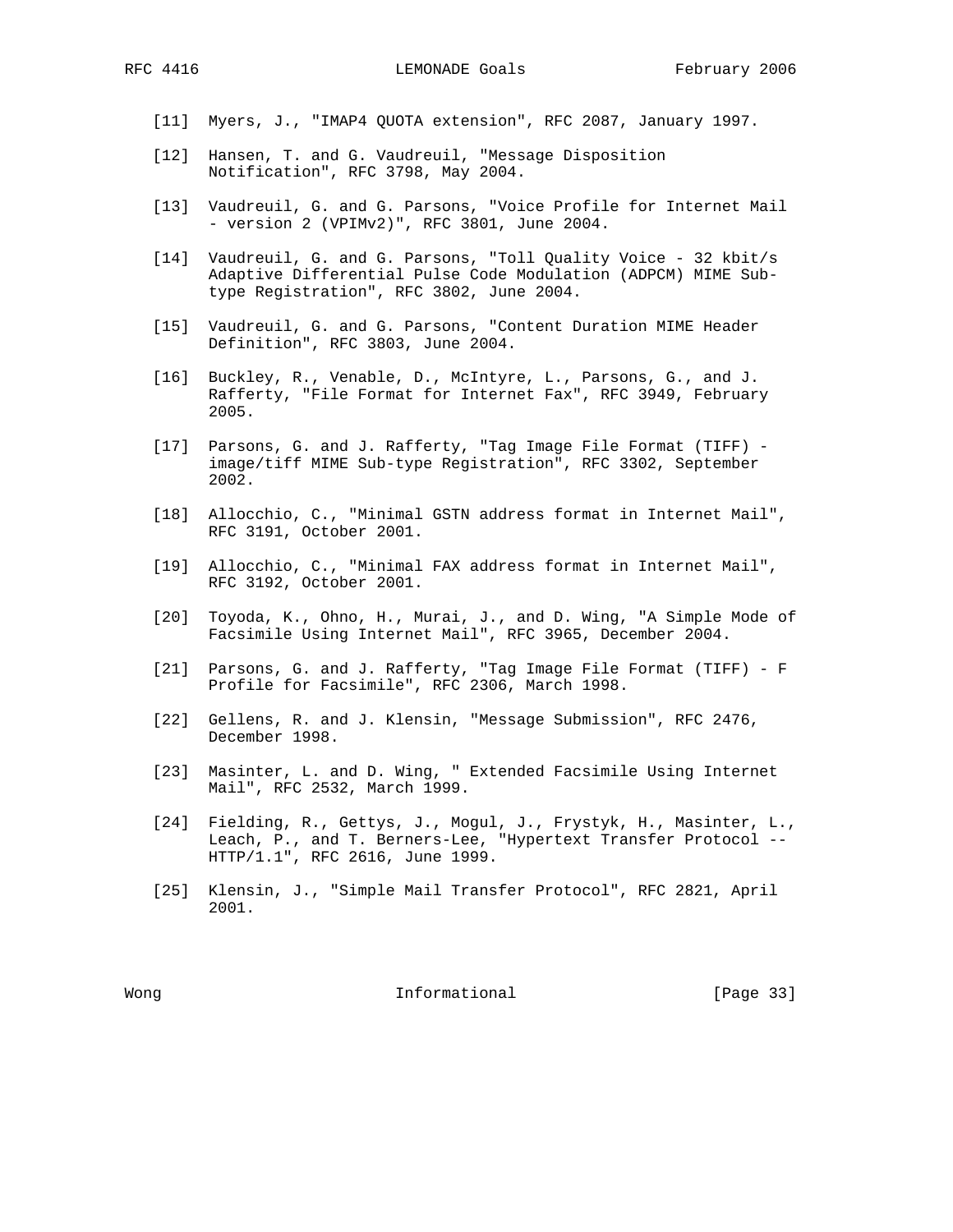- [26] Resnick, P., "Internet Message Format", RFC 2822, April 2001.
- [27] Burger, E., Candell, E., Eliot, C., and G. Klyne, "Message Context for Internet Mail", RFC 3458, January 2003.
- [28] Burger, E., "Critical Content Multi-purpose Internet Mail Extensions (MIME) Parameter", RFC 3459, January 2003.
- [29] Gahrns, M., "IMAP4 Multi-Accessed Mailbox Practice", RFC 2180, July 1997.
- [30] Candell, E., "High-Level Requirements for Internet Voice Mail", RFC 3773, June 2004.
- [31] Nerenberg, L., "IMAP4 Binary Content Extension", RFC 3516, April 2003.
- [32] Nerenberg, "IMAP4 Channel Transport Mechanism", Work in Progress, November 2001.
- [33] Toyoda, K. and D. Crocker, "SMTP Service Extensions for Fax Content Negotiation", Work in Progress, February 2003.
- [34] McRae, S. and G. Parsons, "Internet Voice Messaging (IVM)", RFC 4239, November 2005.
- [35] Murchison, K. and L. Greenfield, "LMTP Service Extension for Ignoring Recipient Quotas", Work in Progress, June 2002.
- [36] Crispin, M., "Message Submission", Work in Progress, February 2004.
- [37] Newman, C., "Message Submission with Composition", Work in Progress, February 2004.
- [38] Gellens, R., "IMAP Message Submission", Work in Progress, December 2003.
- [39] Resnick, P., "Internet Message Access Protocol (IMAP) CATENATE Extension", Work in Progress, December 2003.
- [40] Crispin, M. and C. Newman, "Internet Message Access (IMAP) URLAUTH Extension", Work in Progress, July 2004.
- [41] Newman, D., "Message Submission BURL Extension", Work in Progress, July 2004.

Wong **Informational Informational** [Page 34]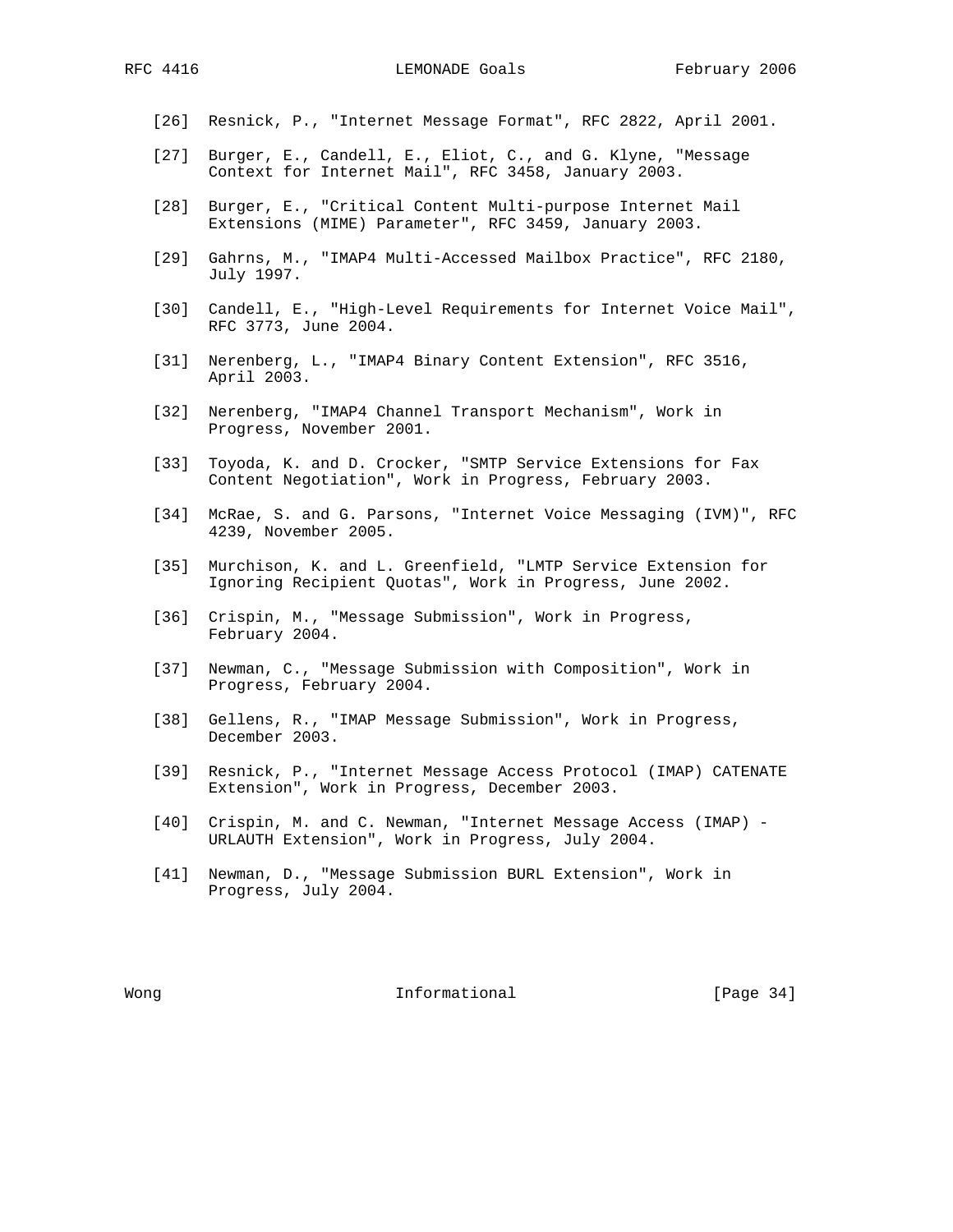- [42] Crocker, D., "Internet Mail Architecture", Work in Progress, July 2004.
- [43] Leuca, I., "Multimedia Messaging Service", Presentation to the VPIM WG, IETF53 Proceedings , April 2002.
- [44] Mahy, R., "A Message Summary and Message Waiting Indication Event Package for the Session Initiation Protocol (SIP)", RFC 3842, August 2004.
- [45] Shapira, N. and E. Aloni, "Simple Notification and Alarm Protocol (SNAP)", Work in Progress, December 2001.
- [46] Vaudreuil, G., "Messaging profile for telephone-based Messaging clients", Work in Progress, February 2002.
- [47] Burger, E., "Internet Unified Messaging Requirements", Work in Progress, February 2002.
- [48] OMA, "Multimedia Messaging Service Architecture Overview Version 1.1", Open Mobile Alliance (OMA) OMA-WAP-MMS-ARCH-v1\_1- 20021101-C, November 2002.
- [49] OMA, "Push Architectural Overview", Open Mobile Alliance (OMA) WAP-250-PushArchOverview-20010703-a, July 2001.
- [50] OMA, "Push Access Protocol Specification", Open Mobile Alliance (OMA) WAP-247-PAP-20010429-a, April 2001.
- [51] OMA, "Push Proxy Gateway Service Specification", Open Mobile Alliance (OMA) WAP-249-PPGService-20010713a, July 2001.
- [52] OMA, "Multimedia Messaging Service; Client Transactions Version 1.1", Open Mobile Alliance (OMA) OMA-WAP-MMS-CTR-v1\_1-20021031-C, October 2002.
- [53] OMA, "Multimedia Messaging Service; Encapsulation Protocol Version 1.1", Open Mobile Alliance (OMA) OMA-MMS-ENC-v1\_1- 20021030-C, October 2002.
- [54] OMA, "User Agent Profile, Version 1.1", Open Mobile Alliance (OMA) OMA-UAProf-v1\_1-20021212-C, December 2002.
- [55] OMA, "Email Notification Version 1.0", Open Mobile Alliance (OMA) OMA-EMN-v1\_0-20021031-C, October 2002.

Wong **Informational Informational Informational [Page 35]**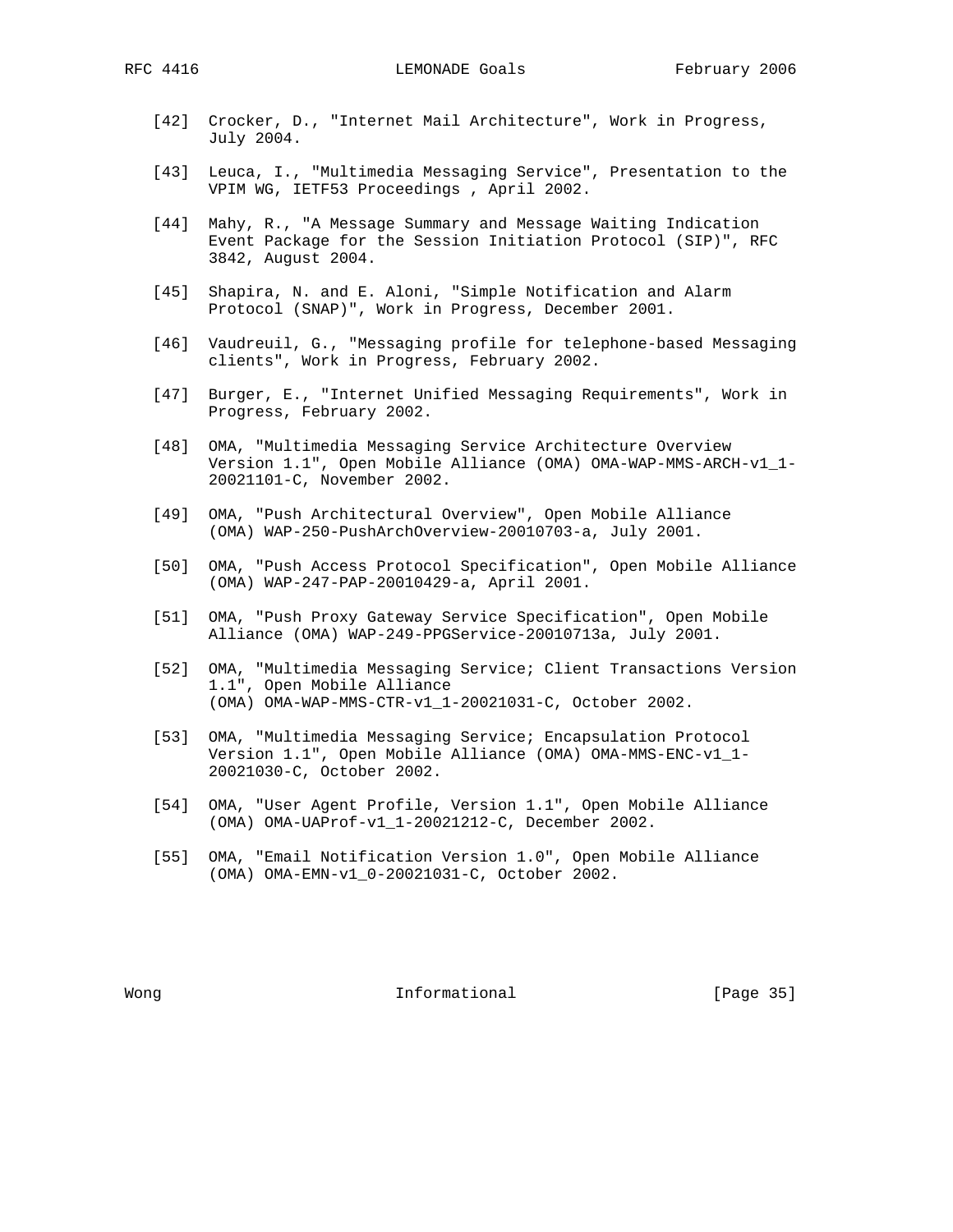- [56] 3GPP, "Third Generation Partnership Project; Technical Specification Group Services and System Aspects; Service aspects; Functional description; Stage 1 Multimedia Messaging Service", 3GPP TS 22.140, 2001.
- [57] 3GPP, "Third Generation Partnership Project; Technical Specification Group Terminals; Multimedia Messaging Service (MMS); Functional description; Stage 2", 3GPP TS 23.140, 2001.
- [58] 3GPP2, "Short Message Service (SMS)", 3GPP2 TSG C.S0015-0, December 1999.
- [59] 3GPP2, "Enhanced Message Service (EMS) Stage 1 Description", 3GPP2 TSG S.R0051-0 v1.0, July 2001.
- [60] CCITT, "Recommendations Q.700-Q.716: Specifications of Signalling System No. 7", CCITT White Book, Volume VI, Fascicle VI.7.
- [61] CCITT, "Recommendations Q.721-Q.766: Specifications of Signalling System No.7", CCITT White Book, Volume VI, Fascicle VI.8.
- [62] ITU, "E.164: The international public telecommunication numbering plan", ITU-T Recommendations Series E, May 1997.
- [63] ITU, "Specifications of Signalling System Number 7", ITU White Book, ITU-T Recommendation Q.763.
- [64] ITU, "Interface between Data Terminal Equipment (DTE) and Data Circuit-terminating Equipment (DCE) for terminals operating in the packet mode and connected to public data networks by dedicated circuit", ITU-T Recommendation X.25, October 1996.
- [65] BELLCORE, "Specifications of Signalling System Number 7", GR- 246-CORE Issue 1, December 1994.

Wong **Informational Informational Informational [Page 36]**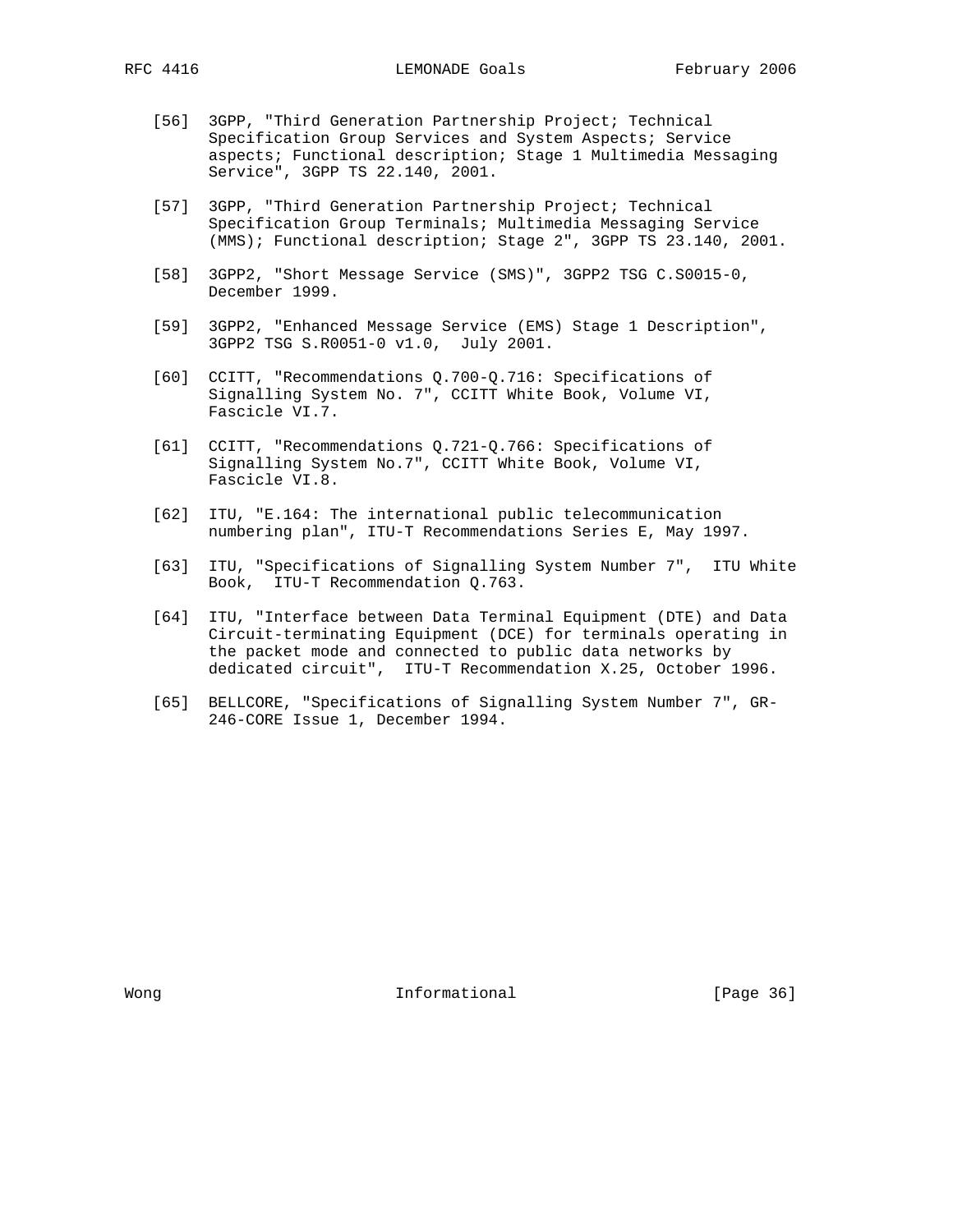Appendix A. Contributors Eric Burger Brooktrout Technology, Inc. 18 Keewaydin Dr. Salem, MA 03079 USA Phone: +1 603 890-7587 EMail: eburger@brooktrout.com Yair Grosu Comverse 29 Habarzel St. Tel-Aviv 69710 Israel EMail: Yair.Grosu@comverse.com Glenn Parsons Nortel Networks P.O. Box 3511 Station C Ottawa, ON K1Y 4H7 Canada Phone: +1 613 763-7582 EMail: gparsons@nortelnetworks.com Milt Roselinsky Openwave Systems, Inc. 530 E. Montecito St. Santa Barbara, CA 93103 USA Phone: +1 805 884-6207 EMail: milt.roselinsky@openwave.com Dan Shoshani Comverse 29 Habarzel St. Tel-Aviv 69710 Israel EMail: Dan.Shoshani@comverse.com

Wong **Informational Informational** [Page 37]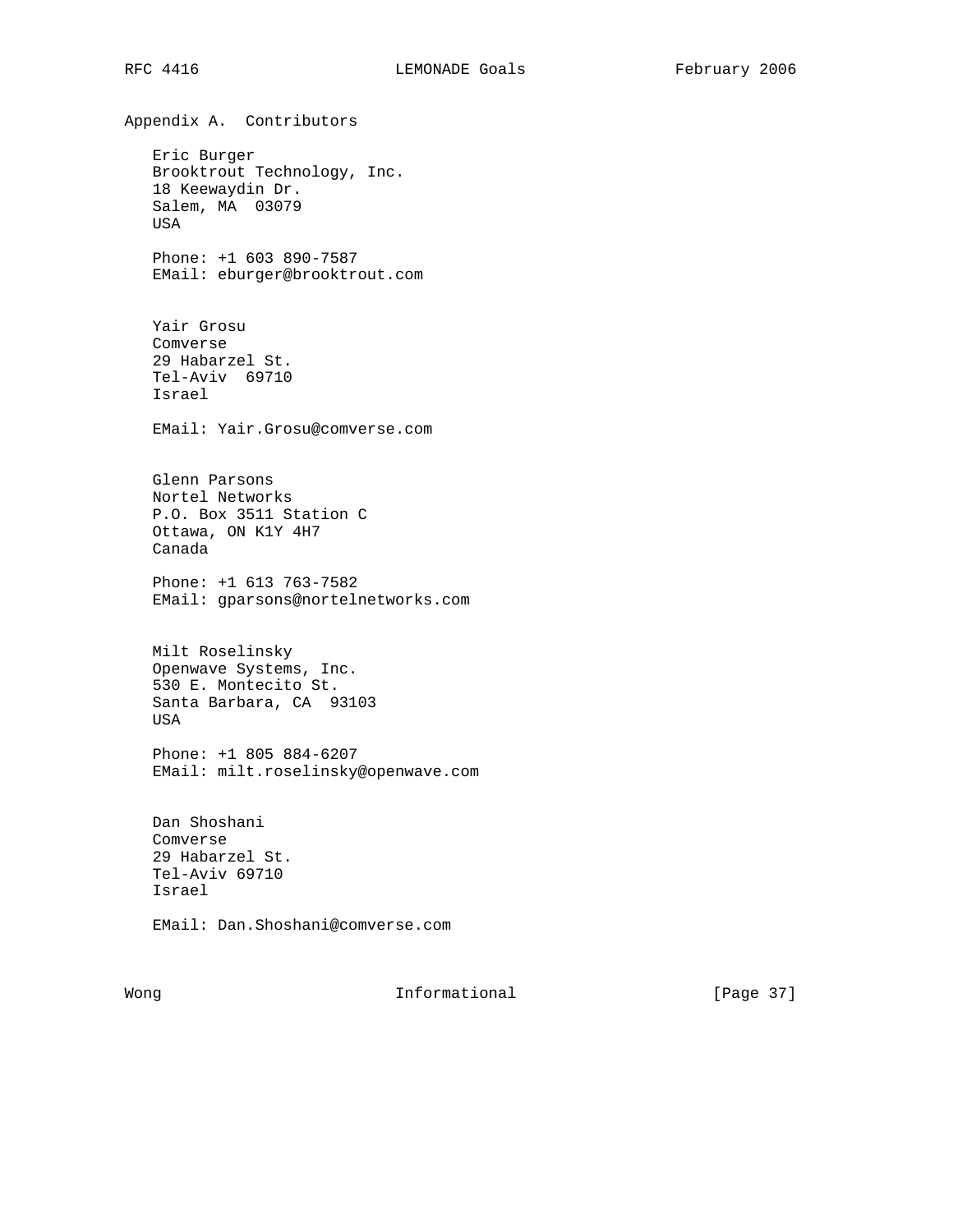Alan K. Stebbens Openwave Systems, Inc. 530 E. Montecito St. Santa Barbara, CA 93103 USA Phone: +1 805 884-3162 EMail: alan.stebbens@openwave.com

 Gregory M. Vaudreuil Lucent Technologies 7291 Williamson Rd. Dallas, TX 75214 USA Phone: +1 214 823-9325

EMail: GregV@ieee.org

Appendix B. Acknowledgements

 Ari Erev and Noam Shapira (both from Comverse) contributed substantial requirements for IMAP to support a telephone-based (TUI) messaging client. Meir Mendelovich (Comverse) helped in merging the wireless requirements section. Benjamin Ellsworth (Openwave) contributed to mobile messaging architectures and requirements. Yaacov (Jerry) Weingarten (Comverse) and Stephane Maes (Oracle) provided detailed comments on the final document.

Appendix C. IAB Note: Unified Notification Protocol Considerations

Note: dated July 10, 2003

 This note was formulated in response to an informal IESG request to look at the architectural issues surrounding a unified notification protocol. The following materials were used as reference:

 \* draft-dusseault-s2s-event-reqs-00.txt (notification requirements)

\* meeting notes for the LEMONADE WG from IETF 56.

 \* draft-shapira-snap-05.txt (protocol design for SNAP which has some aspects of a generic notification protocol)

\* the LEMONADE WG charter

\* Recent email on the Lemonade list

 \* A few presentations from the 1998 UCI workshop on Internet-wide notification

Wong **Informational Informational** [Page 38]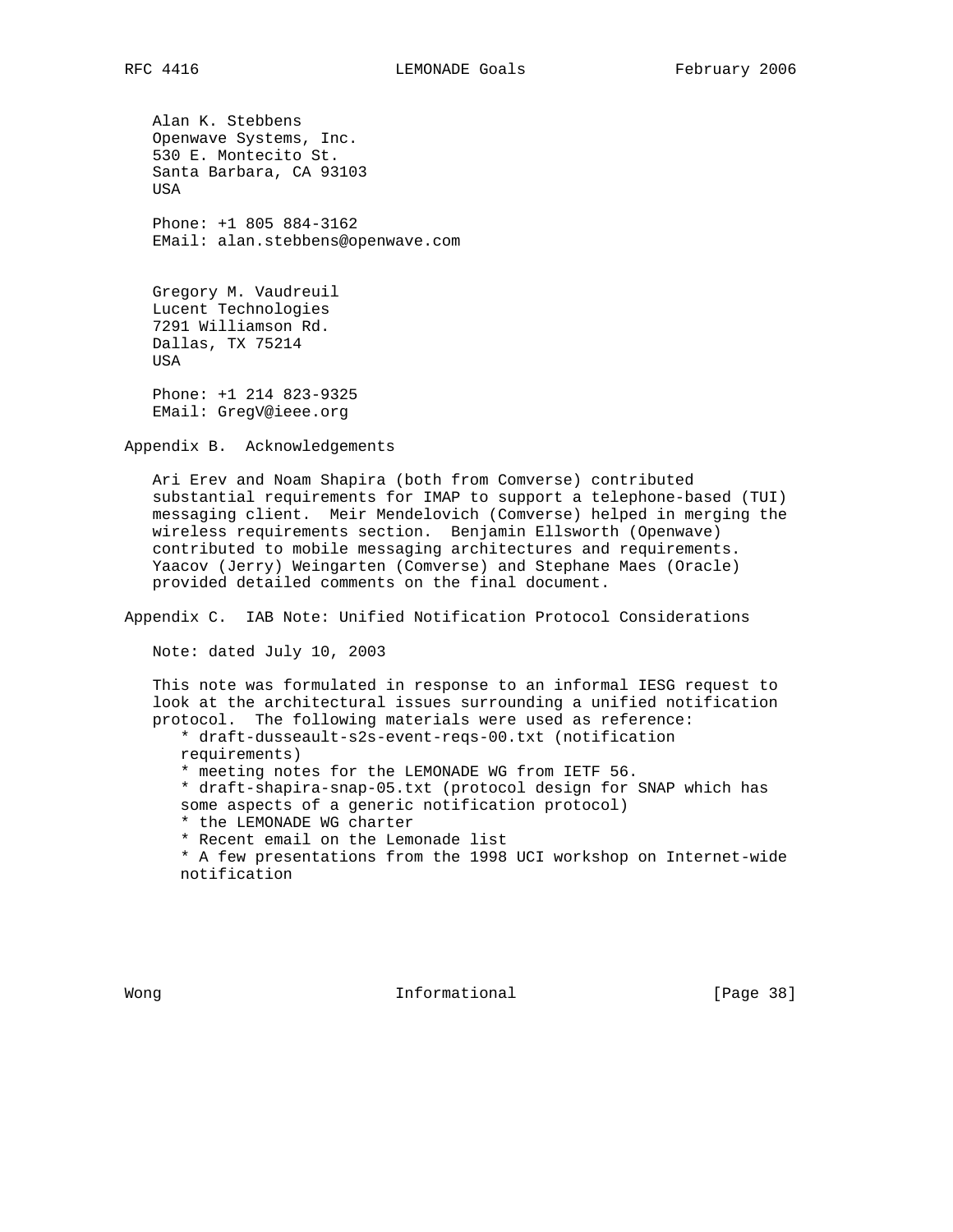\* The Web pages for KnowHow, a company founded by Rohit Khare which has a proprietary Internet-wide notification system.

Thanks to Lisa Dusseault for providing these references.

 Note that this opinion does not represent IAB concensus, it is just the opinion of the author after having reviewed the references.

 After the reviewing the material, it seemed that the same kinds of functionality are being asked from a generic notification protocol as are asked of desktop application integration mechanisms, like OLAY/ COM on Windows or like Tooltalk was on Solaris, but at the level of messaging across the Internet. The desire is that various distributed applications with different application specific mechanisms should be able to interoperate without having an n x n problem of having each application interact with each other application. The cannonical example, which is in a presentation by Lisa Dusseault to LEMONADE from IETF 56, is sending a notification from one application, like XMPP Instant Messaging, and having it delivered on whatever device the recipient happened to be using at the time, like SMS on a cell phone.

 The usual problem with application intergration mechanisms on the desktop is how to get the various applications to actually use the mechanism. For Windows, this is relatively easy, since most application developers see major value-added in their applications being able to play nicely with Microsoft Office. For Tooltalk, unfortunatly, Solaris developers didn't see the 10x improvement, and so it was not used outside of Sun's internally maintained applications and a few flagship applications like Framemaker. If the generic notification mechanism requires application developers and other notification protocol designers to make a major effort to utilize it, including modifying their applications or protocols in some way, the protocol could become "just another notification mechanism" rather than a unifying device, because most application developers and other protocol designers could ignore it.

 So the first architectural consideration is how do clients of a particular protocol (and the word "client" is used here to mean "any entity using the protocol", they may peers or they may be client/server) actually utilize the generic notification protocol? Is there some code change required in the client or can a legacy client interoperate without change?

 If you look at Fig. 1 in draft-shapira-snap-05.txt, the answer seems to be that the notifying client uses the generic protocol, SNAP in this case, to a functional entity (server? module on the receiving client?) called the "Notification Service" that processes the generic

Wong **Informational Informational** [Page 39]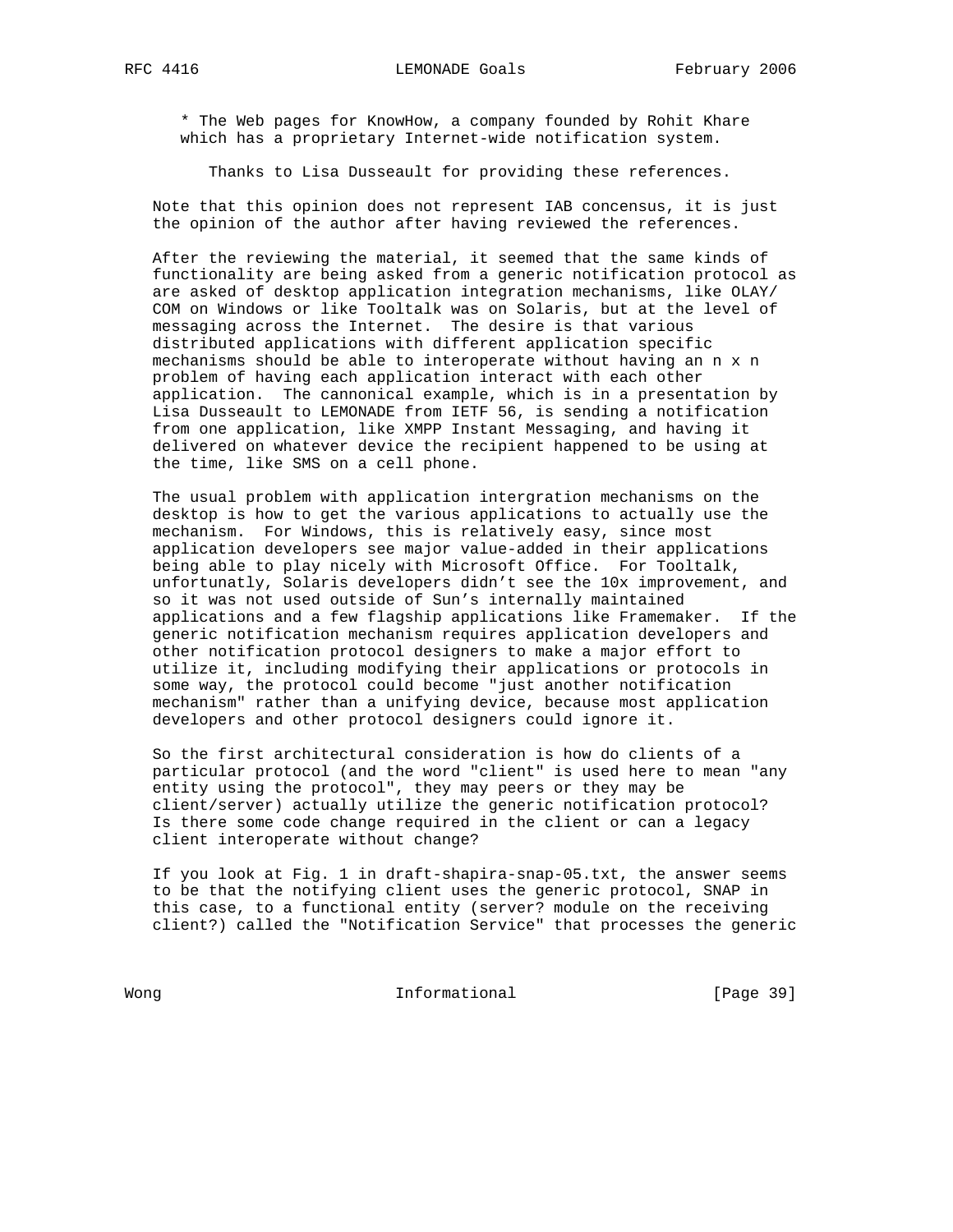notification into an application specific notification and sends that notification to the client. From this figure it looks as if the notifying client would require modification but the receiving client wouldn't.

 Another characteristic of application integration mechansims is that they typically focus on very simple operations, the semantics of which are shared between different applications. Examples are "here's a rectangle, display yourself in it" or "put this styled text object into the clipboard", and applications agree on what styled text means. More complicated semantics are hard to share because each application has its own particular twist on the meaning of a particular sequence of operations on a collection of objects. The result is a "least common denominator" collection of integration mechanisms, primarily focussed on display integration and, to a lesser extent, cut and paste integration.

 In the context of a generic notification protocol, this raises several possible issues. One is addressing, which is identified draft-dusseault-s2s-event-reqs-00.txt, but in a sense this is the easiest to resolve, by using existing and perhaps newly defined URIs. A more complex problem is matching the semantics of what preconditions constitute the trigger for an event across different application notification mechanisms. This is of course necessary for translating notifications between the different event notification mechanisms and the generic mechanism, but, more problematically, it is also required for a subscription service whereby subscriptions can be made to filter events using the generic notification mechanism and the subscriptions can be translated to different application specific mechanisms. Any language for expressing generic subscriptions is unlikely to support expressing the fine points in the different application notification semantics. Note that SNAP does not seem to support a subscription service so perhaps this isn't an issue for SNAP.

 Another architectural issue, which was discussed earlier this year on the LEMONADE list w.r.t. some other topics, is gatewaying. The cannonical example above (message sent using XMPP and arriving via SMS on a cell phone) is actually a gateway example, because it would require translation between an IP-based messaging mechanism (XMPP) to a PSTN based mechanism (SMS). The problem with using a unified notification mechanism for this purpose is that if there are other functions common between the two, it is likely that a gateway will be built anyway. In fact, one of the work items for LEMONADE is to investigate such gateways. The value of a generic notification mechanism therefore needs to be assessed in the light of this.

Wong **Informational Informational** [Page 40]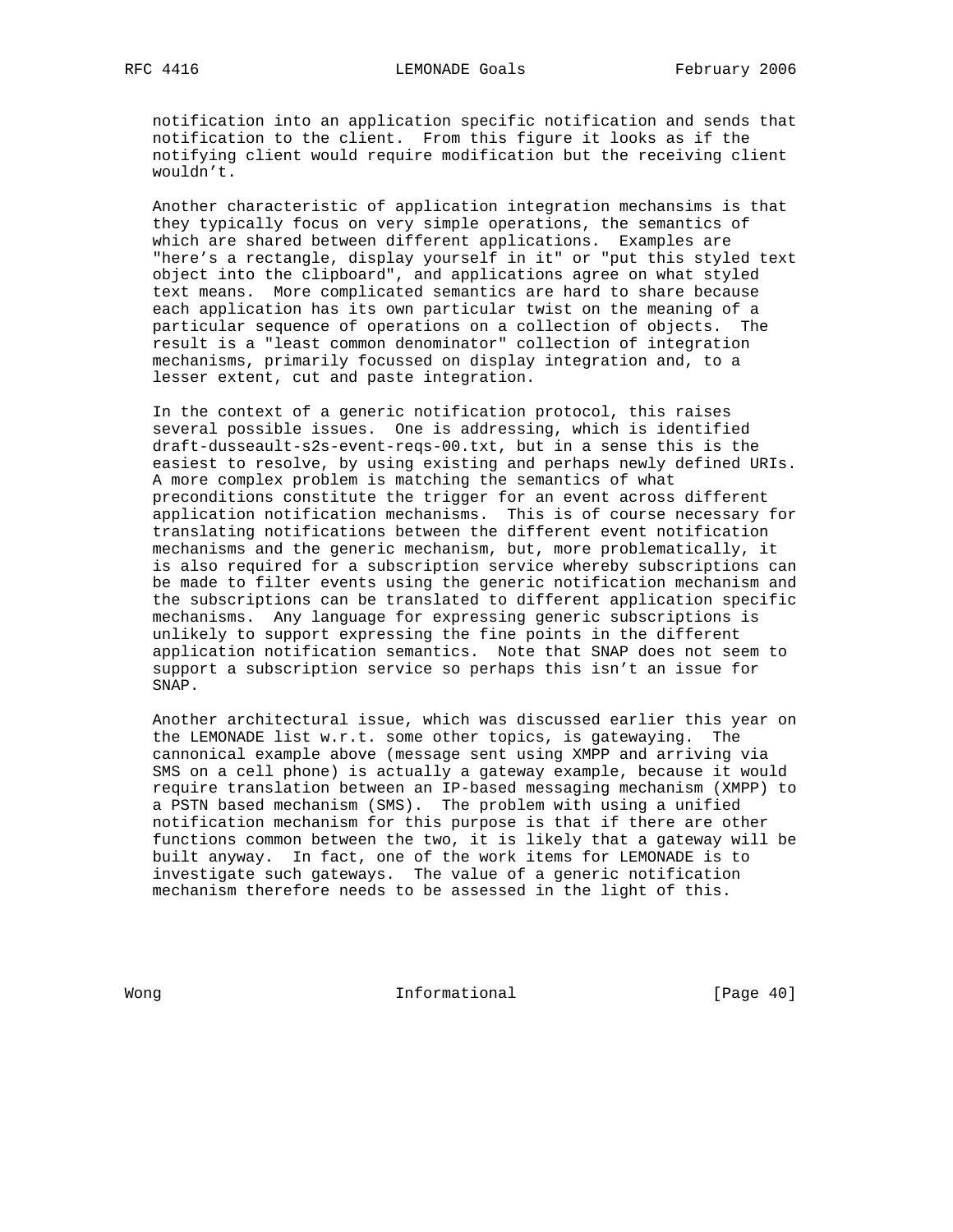These are the primary architectural issues, but there are a few others that need consideration in any major system development effort. End to end security is one,

 draft-dusseault-s2s-event-reqs-00.txt talks about this quite extensively, so it won't be repeated here. The major issue is how to ensure that the end to end security properties are maintained in the face of movement of the notification through the generic intermediary protocol. Another issue is scalability. Peer to peer v.s. server based mechanisms have implications for how scalable the notification mechanism would be, and this needs consideration. Extensibility needs careful consideration. What is required to integrate a new application? Ideally, with time, application developers will stop "rolling their own" notification service and simply use the generic service, but this ideal may be extremely hard to achieve, and may depend to a large extent on market acceptance.

 Finally, there are some considerations that aren't architectural but may impact the ultimate success of a generic notification protocol, in the sense that the protocol becomes widely deployed and used. The author's experience is that IETF has not had particular success in introducing mechanisms that unify or supplant existing proprietary mechanisms unless strong vendor and service provider by-in is there. Two examples are instant messaging and service discovery. With instant messaging, it seems that a standarized, unified instant messaging protocol has been delayed by the lack of committment from major service providers. With service discovery, weak commitment from vendors has resulted in the continued introduction of vendor specific service discovery solutions even after an IETF standard is in place. The situation with service discovery (with which the author is most familiar) resulted from a lack of major vendor committment during the end phases of the standarization process. Applying these lessions to a generic notification protocol, having important players with proprietary notification protocols on board and committed until the conclusion of the design process will be crucial. Major committment is needed from various application notification protocols before a generic mechanism could succeed. Given the amount of time and effort required in any IETF standardization work, assessing these with an objective eye is critical, otherwise, regardless of how technically well designed the protocol is, deployment success may be lacking. Having an elegently design solution that nobody deploys is an outcome that might be wise to avoid.

 James Kempf July 2003

Wong **Informational Informational** [Page 41]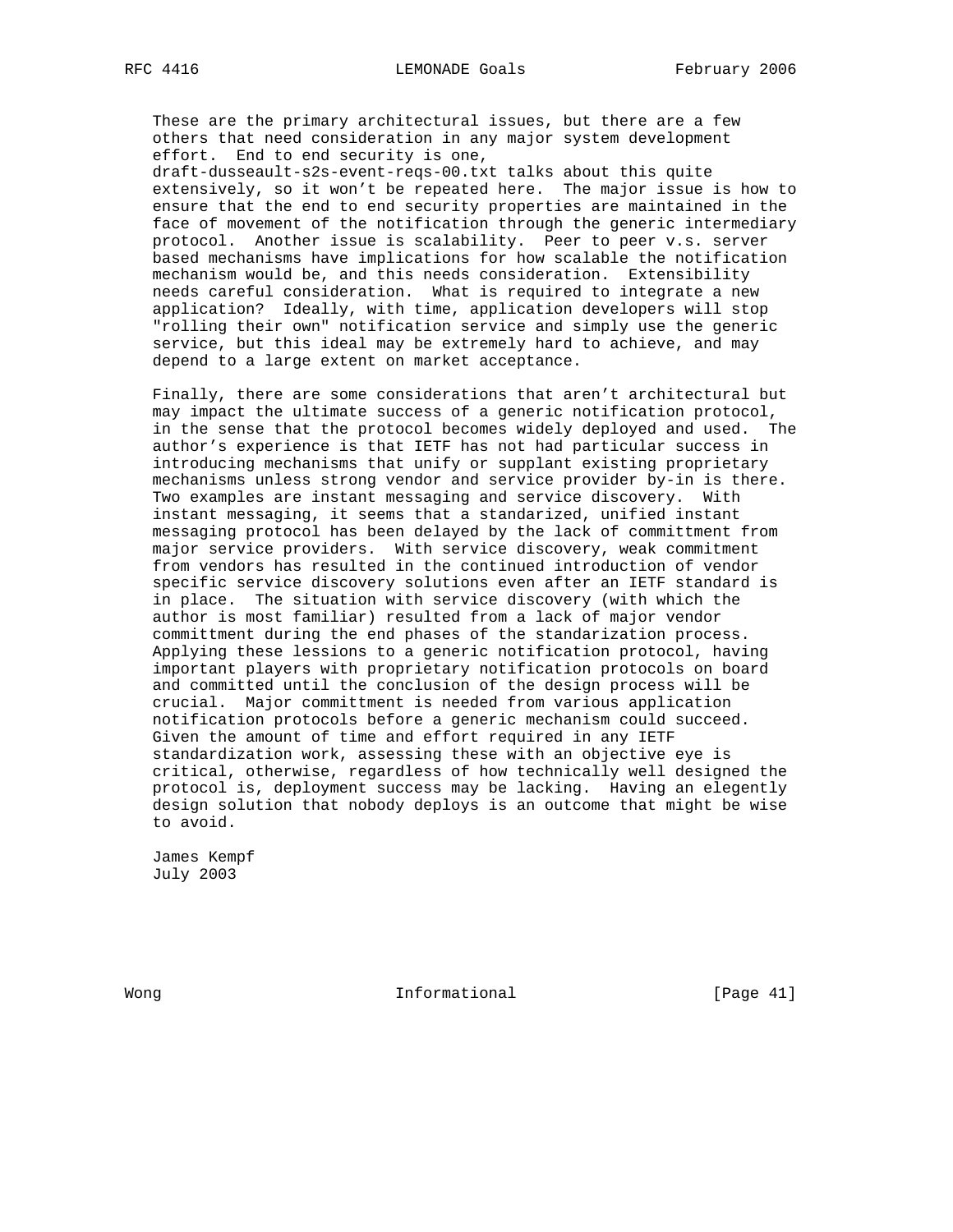Author's Address

 Jin Kue Wong (Editor) Nortel Networks P.O. Box 3511 Station C Ottawa, ON K1Y 4H7 Canada

 Phone: +1 613 763-2515 EMail: j.k.wong@sympatico.ca

Wong **Informational Informational** [Page 42]